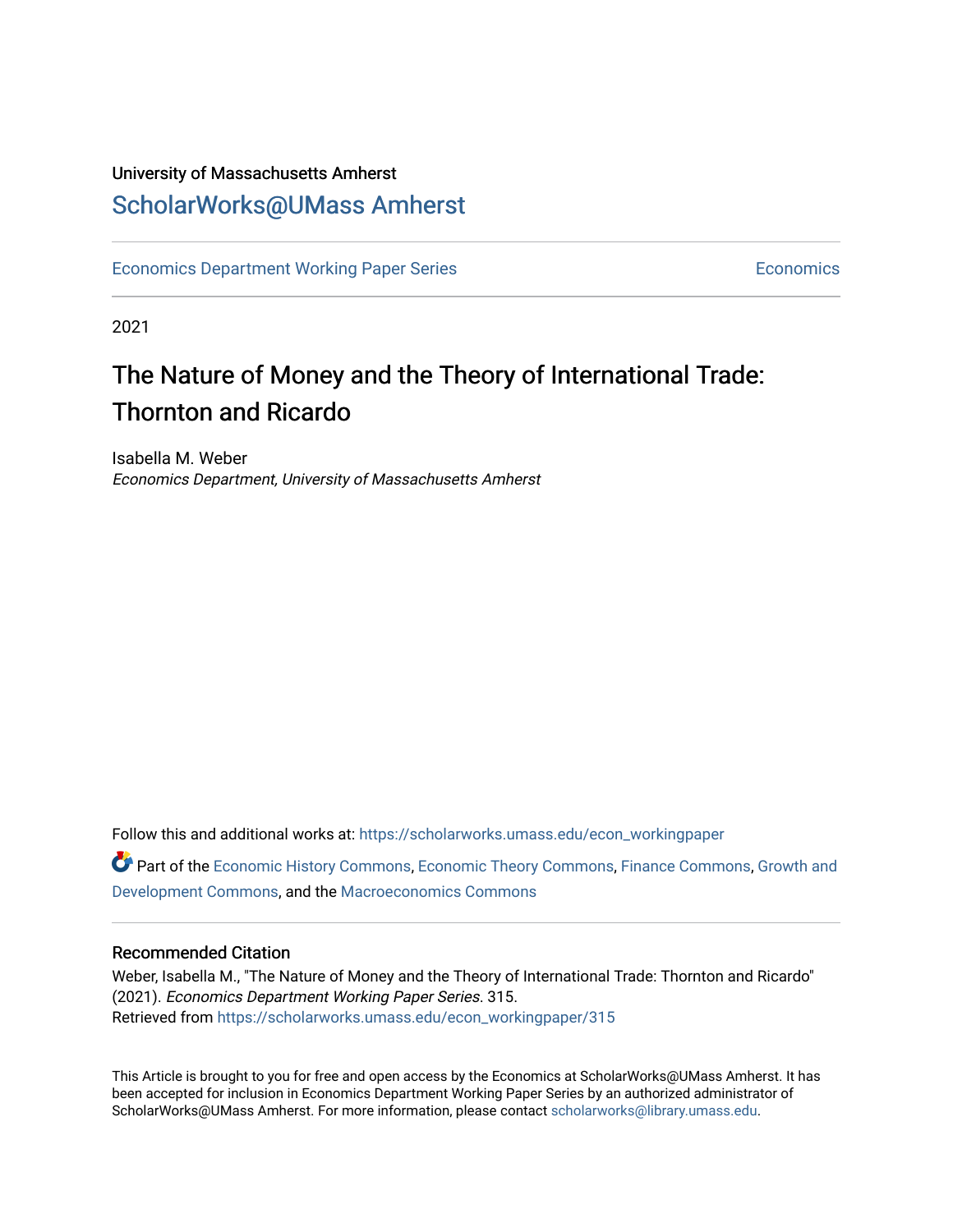# **The Nature of Money and the Theory of International Trade: Thornton and Ricardo**

Isabella M. Weber, University of Massachusetts Amherst<sup>1</sup>

#### **Abstract**

A rich recent literature reinvestigates the nature of money, but little attention has been paid to the ramifications of the ways in which we theorize money for the theory of international trade. This paper examines the logical relationship between the neutrality of money and selfbalancing trade based on Henry Thornton and David Ricardo as two foundational contributions to credit and commodity money theories respectively. I show that both authors theorize trade as self-balancing whenever money is conceptualized as neutral. I distinguish two notions of the neutrality of money: ex ante and ex post neutrality. In Thornton's *Paper Credit* money is not neutral ex ante: there can be temporary trade imbalances. But in the long-run money is neutral ex post and international trade boils down to self-balancing barter. In Ricardo money is neutral both ex ante and ex post and international trade is always balanced unless central bank policy undermines monetary neutrality.

**Keywords:** Neutrality of money, Thornton, Ricardo, international trade, monetary policy

## **1. Introduction**

The old debate over the nature of money has recently been revived in the Cambridge Journal of Economics. To the extent that this debate has posed the question how the different ways of understanding the nature of money are consequential for our understanding of specific economic issues, it has been largely confined to the realm of monetary policy and banking. This paper analyzes how different conceptions of the nature of money lead to contrasting

<sup>&</sup>lt;sup>1</sup> I would like to thank the participants of the Cambridge Journal of Economics 2021 conference for insightful questions and comments, Jamie Morgan in particular. I am grateful to Duncan Foley, Gerald Epstein, Anwar Shaik, Gregor Semieniuk, Paolo dos Santos and Vela Velupillai for comments on versions of this article as well as to Tony Lawson for discussions on the nature of money.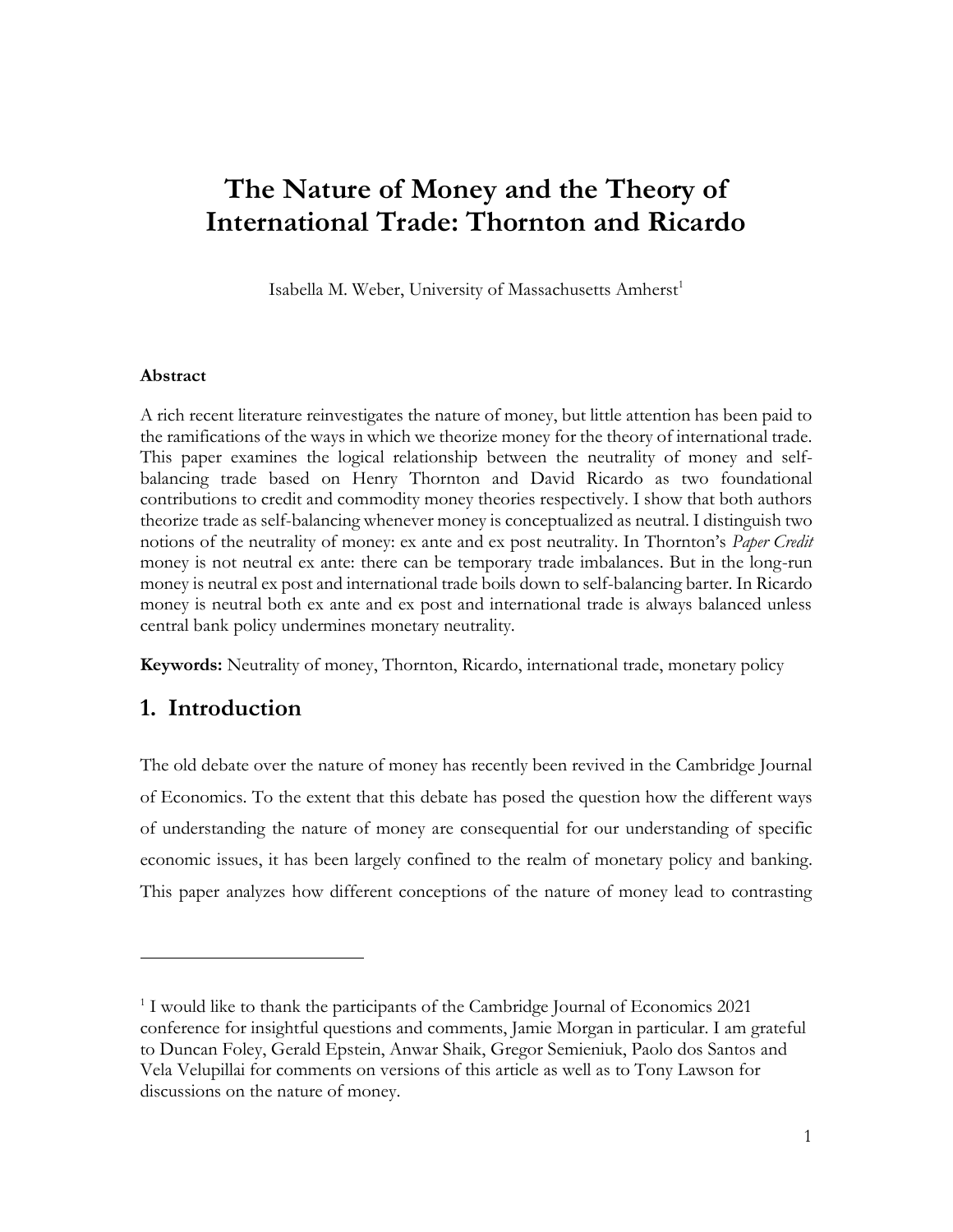ways of conceptualizing international trade as either self-balancing or naturally imbalanced which in turn is consequential for the ways in which think about the implications of free trade.

I focus on Henry Thornton's (1939 [1802]) *An Enquiry into the Nature of the Paper Credit of Great Britain* and David Ricardo's (1810) *The High Price of Bullion, A Proof of the Depreciation of Bank Notes*. Both contributions have been recognized as foundational texts of two alternative strands of monetary theory: proto-Keynesian versus classical coinciding with an advocacy of discretion versus rules (e.g. Arnon, 2009, 2011; Hicks, 1967; Laidlert, 2002).<sup>2</sup> As such the two authors have received ample of scholarly treatment from a comparative perspective (e.g. De Boyer Des Roches, 2007; F.A. Hayek, 1991[1929]; Friedrich A. Hayek, 1939; Hollander, 1911; Lapavitsas, 1996; O'Brien, 2004; Skaggs, 1995; Viner, 1965[1937], 1975[1924], Rosselli, 2008).<sup>3</sup> While the determination of exchange rates has figured prominently in this literature, much less comparative analysis has been conducted that links Thornton's and Ricardo's theories of money to their theories of international trade. The goal of this paper is to fill this gap and thereby open a new question in the nature of money debate, that is how can this debate be linked to international trade.

I distinguish theories of trade as monetary or non-monetary based on recent ontological considerations (Lawson, 2016, 2018a, b), and I use the neutrality of money as a criterion to distinguish different monetary theories of international trade. As such this paper contributes to the project of bringing social ontology to the study of the history of economic thought (Lewis, Moura, Runde, 2020).

Lawson (2016, 927)<sup>4</sup> suggests:

<sup>&</sup>lt;sup>2</sup> However, it has to be noted that Thornton has not only influenced the Banking School and is considered to have prefigured key insights by Keynes but has also had a pronounced effect on Ricardo's thinking and 19th century classical monetary theory more broadly. Thornton also found great appreciation by Viner and Hayek. It will become apparent throughout this paper that this is due to the dual nature of Thornton's theory. <sup>3</sup> In chronological order.

<sup>4</sup> Lawson has further developed his ontological study of money in the CJE (see Lawson 2018a, b) and others have followed up with contributions that further clarify and apply the ontological concepts articulated by Lawson (e.g. Peackock, 2017; Pratten, 2020; Weber, 2019). In my reading the initial definitions articulated by Lawson (2016) still prevail in the basic form in which I am using them here.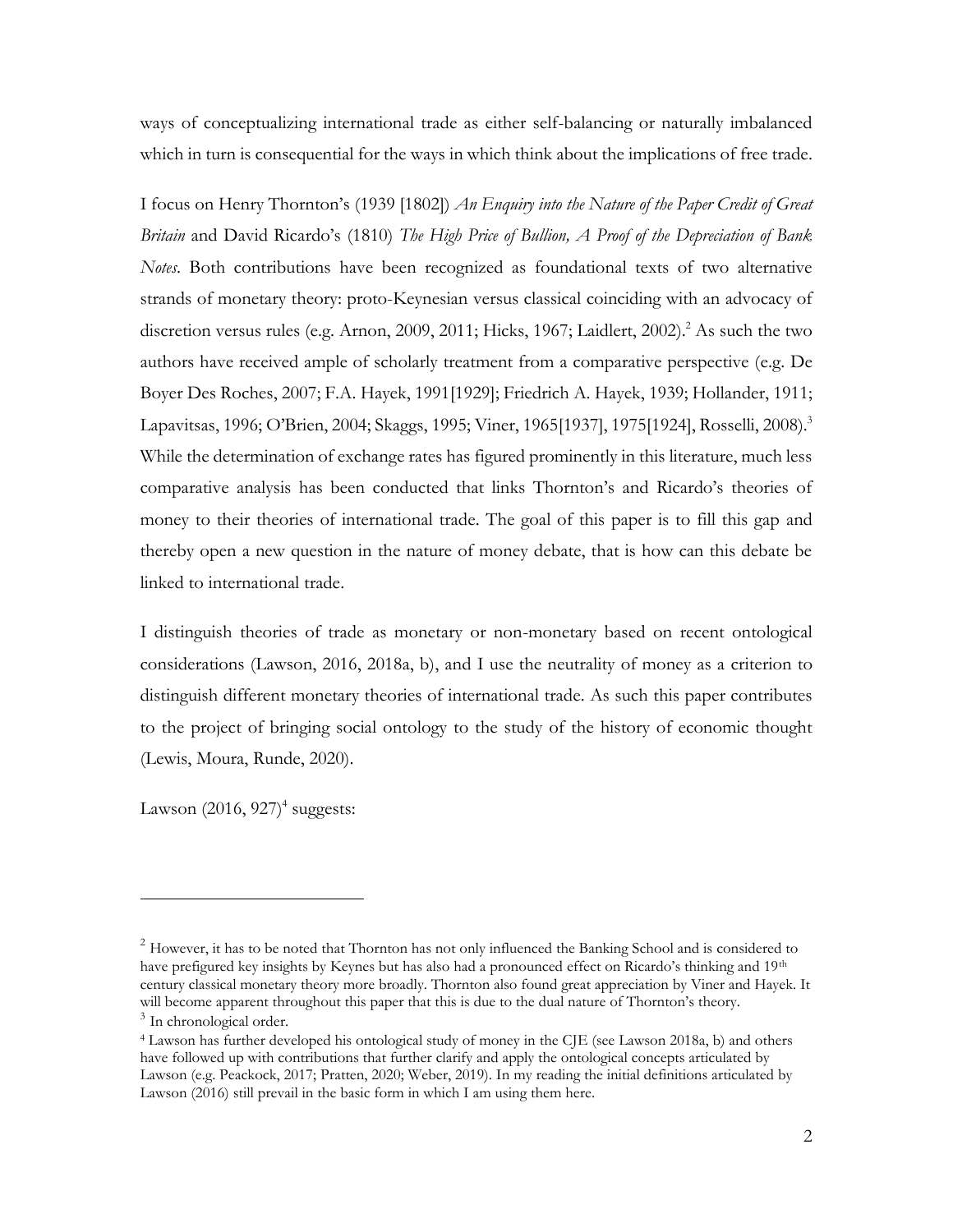*"Money is constituted where it is accepted throughout a specific community that a thing or stuff of value is positioned as a generalised form of value, to function as a general means of payment, in conditions of an equally accepted and appropriately positioned common or shared system of value measurement."*

Note, that as Lawson (2016) develops, this definition of money can accommodate both commodity and credit theories of money. As such it is applicable to both Thornton as a credit theorist and to Ricardo as a commodity theorist of money. I use Lawson's definition and consider theories of international trade that do not contain a consideration of money in this sense as non-monetary.

Schumpeter defines monetary neutrality as meaning that so long as money '*functions* normally, it does not affect the economic process, which behaves in the same way as it would in a barter economy' (Schumpeter 1954, 278, emphasis added). According to Lawson's definition the main function of money is that it serves as a general means of payment which requires that it is a bearer of accepted value. Lawson (2016, 967) elaborates the etymological origin of to pay as stemming from "pacifying or appeasing one to whom an individual (the payer) has an obligation". He further elaborates that "the discharging of an obligation is also at the heart of market exchange" (ibid.). When two objects are exchanged there is always a "significant lapse of time between the first object being transferred and the second being moved in the opposite direction" (ibid.). In the interim an obligation is created that needs to be discharged through payment.

Building on this analysis of the payment process and money's basic function, I break Schumpeter's definition of monetary neutrality into two parts using Myrdal's (1939) terminology . First, money is considered neutral *ex ante* when the interim between the exchange of one good against another does not matter analytically. Whether an obligation is created and discharged on the spot or after a while is all the same. Secondly, money can be considered neutral *ex post.* This can be the case even in theories that do consider the frictions that can emerge in the interim and analyze the short-term consequences thereof for production and exchange. The key is that such an interim non-neutrality is inconsequential in the long-run. After some temporary disturbances that are expressed in monetary dynamics the system ultimately behaves as if all exchange was barter.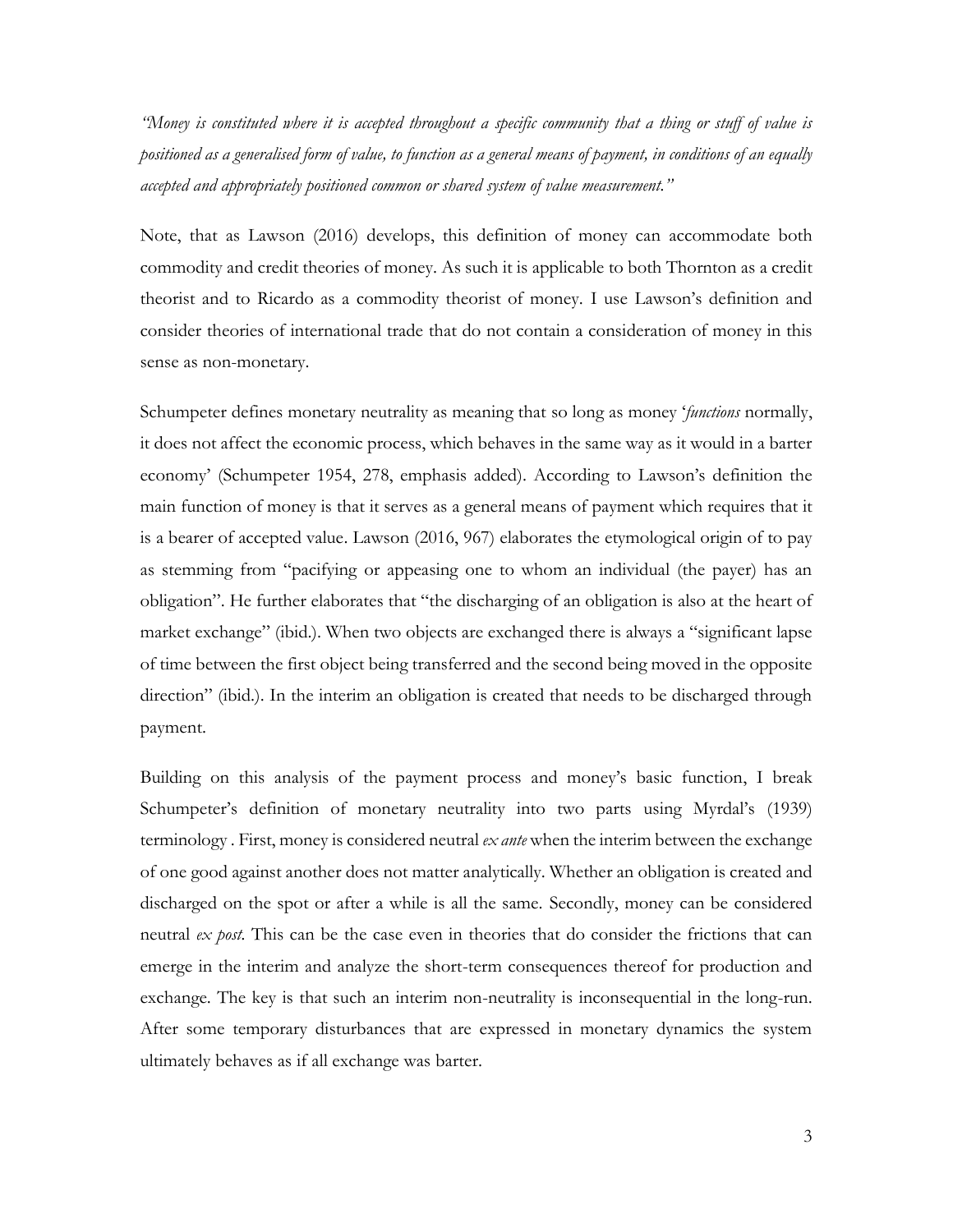Based on these definitions of monetary theories, ex ante and ex post neutrality, this paper poses two questions: (i) In what ways do Thornton and Ricardo consider money and to what extent do they adhere to the neutrality of money – if at all? (ii) And how does their understanding of the nature of money affect their theories of international trade?

The remainder of the essay is structures as follows. The next and the third sections are dedicated to Thornton (1939) and Ricardo (1810) respectively and address the two questions just outlined for each theory after briefly situating the authors in the context of their time. The final section concludes and suggests that assuming monetary neutrality logically leads to expecting international trade to self-balance.

## **2. Henry Thornton's theory of money and trade**

Thornton (1939) wrote *An Enquiry into the Nature of the Paper Credit of Great Britain* (henceforth *Enquiry*) during Britain's war with Napoleon when the convertibility of bank notes into gold was suspended. Inflation was high, gold was fleeing the country and Britain was running a trade deficit. Thornton's theory of money and international trade is developed through his analysis of this concrete economic crisis (e.g. Arnon, 2009; Hollander, 1911; O'Brien, 2004; Reisman, 1971; Skaggs, 1995). Thornton's *Enquiry* is a path-breaking contribution to monetary theory. Thornton was the primary theoretical reference in Ricardo's (1810) first pamphlet *The*  High Price of Bullion<sup>5</sup> and has had lasting influence on the Banking School (e.g. Tooke), James Mill and other prominent classical economists (Arnon, 1991, p. 28, 48-9, 2009 p. 547; Skaggs, 1995).

Yet, while Thornton's work was a common reference in the early  $19<sup>th</sup>$  century, his contributions were buried under the influence of all-encompassing treatises of political economy – first and foremost the work of Ricardo (e.g. Hicks, 1940; Hollander, 1911, p. 469; Itō & Lapavitsas, 1999, p. 23). Thornton only received renewed attention in the early  $20<sup>th</sup>$ 

<sup>5</sup> Hicks (1967b) refers to Ricardo's awareness of Thornton in a strangely indirect manner. He writes in his essay on "Thornton's Paper Credit" that "Ricardo must certainly have read the 'Enquiry into the Natue and Effects of the Paper Credit of Great Britain', by Henry Thornton (1802-six years earlier than any of Ricardo's writings)" (p. 164). In fact, Ricardo refers explicitly to Thornton (1802) and cites him at length (see for example Ricardo 1810, p. 9).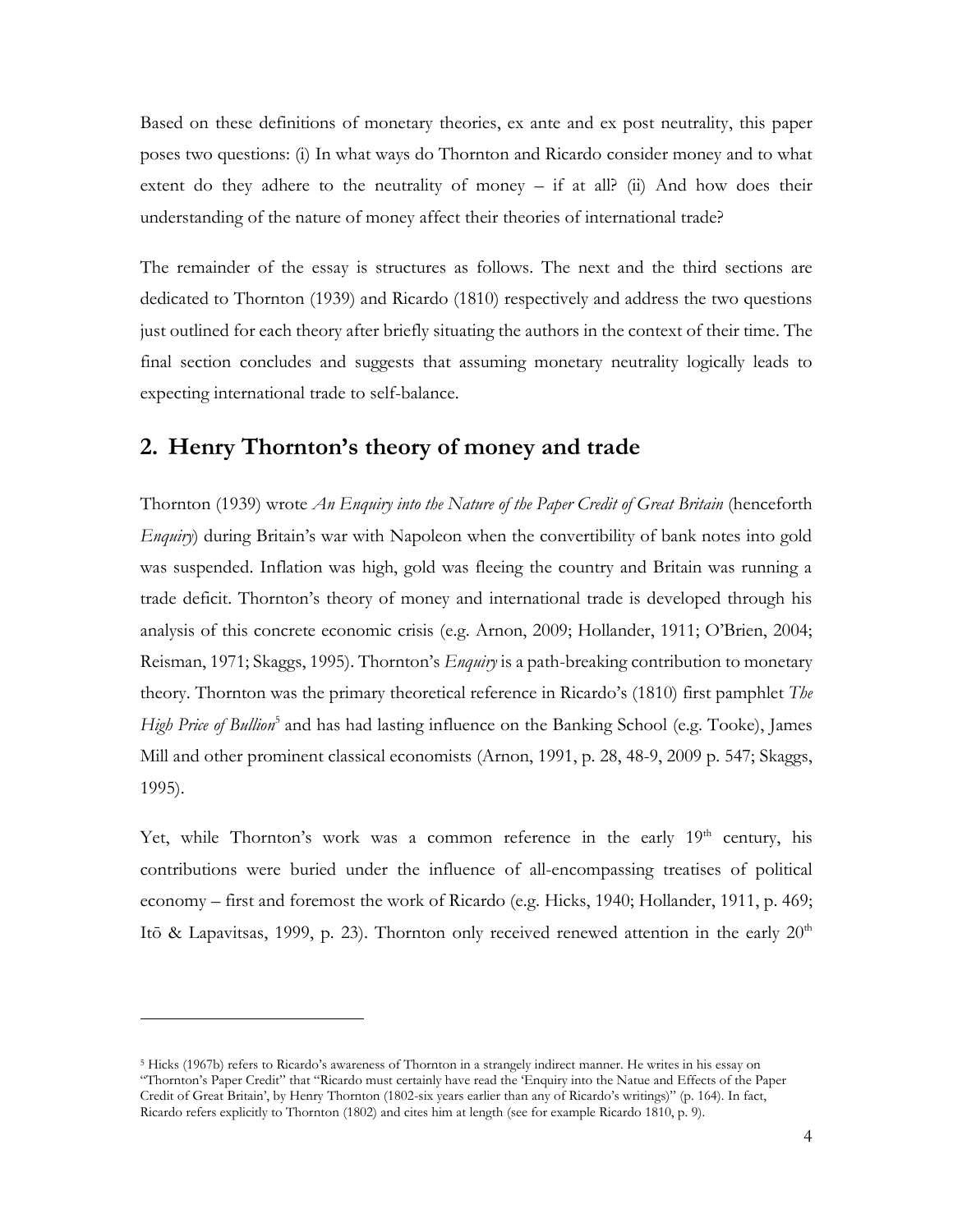century by Hollander (1911), Viner (1975[1924], 1965[1937]) and Hayek (1991[1929], 1939). 6 After the rediscovery of Thornton, he has been seen as important historical predecessor among competing disciples.

Hicks' explanation of why Thornton has widely been forgotten provides an explanation why competing schools of thought have claimed Thornton as their forefather.<sup>7</sup> Hicks (1967) argues:

*"Thornton emerges as a very consistent thinker. But his consistency depends upon his belief that it is possible to draw a firm line between what is appropriate in short-run temporary emergencies, and what is appropriate for long-run permanent policy. For the short-run, he is Keynesian; far more consistently Keynesian than the muddled Malthus. Yet Keynes could never have taken Thornton for a mascot, as he did Malthus; for when it comes to the long-run, Thornton is the hardest of hard-money men. He is every bit as hard as Ricardo. Like Ricardo he would have fought against devaluation, when the emergency (…) was finally over."* (p. 186)

Thornton's strict distinction between the short-run and the long-run treated respectively in Part I and II of his *Enquiry* have made him an intellectual hero of sorts for (post-)Keynesians (e.g. Hicks, 1967; Reisman, 1971; Smithin, 1996) as well as neoliberals like Hayek (1939, 1991). The earlier are amazed to find some of the key principles of Keynes' (1936) *General Theory* articulated in Part I, more than a century earlier (e.g. liquidity preference, marginal efficiency of capital, sticky wages, discretionary banking policy, rejection of Say's law). Hayek (1939) on the other hand argues that "the arrangement of the book follows the order in which the author's thoughts developed" (p. 46) implying the superiority of the second part. For Hayek (1939) Thornton's most important achievements are the exposition of the trade-balancing price adjustment, forced saving and the Wicksellian natural rate of interest (pp. 48-50). For the purpose of this paper Thornton's clear distinction of the short-run and long-run shall serve to

<sup>6</sup> Even Marx, known for his encyclopedic treatment of classical economists, does not discuss Thornton at any length in his published work. Marx was aware of Thornton's writings. This is evidenced by his excerpts of "An Enquiry into the Nature of the Paper Credit of Great Britain" in the *London Notebooks (1850-53)* (Marx, 1986). But the excerpts contain hardly any discussion of the material. As regards Marx's own writings, I am only aware of one passing mention of Thornton in the complementary notes on the Chapter on Money in the *Grundrisse* (Marx, 1973, p. 816).

<sup>7</sup> Hicks' evaluation of Thornton as a "very consistent thinker" has recently been challenged by Murphy's (2003; 2005) diagnosis of Thornton as "schizophrenic", which was rejected by Skaggs's (2005) "treatment" of Thornton's "theoretical condition". Arnon (2009, 2011) has presented an alternative defense of Thornton's consistency.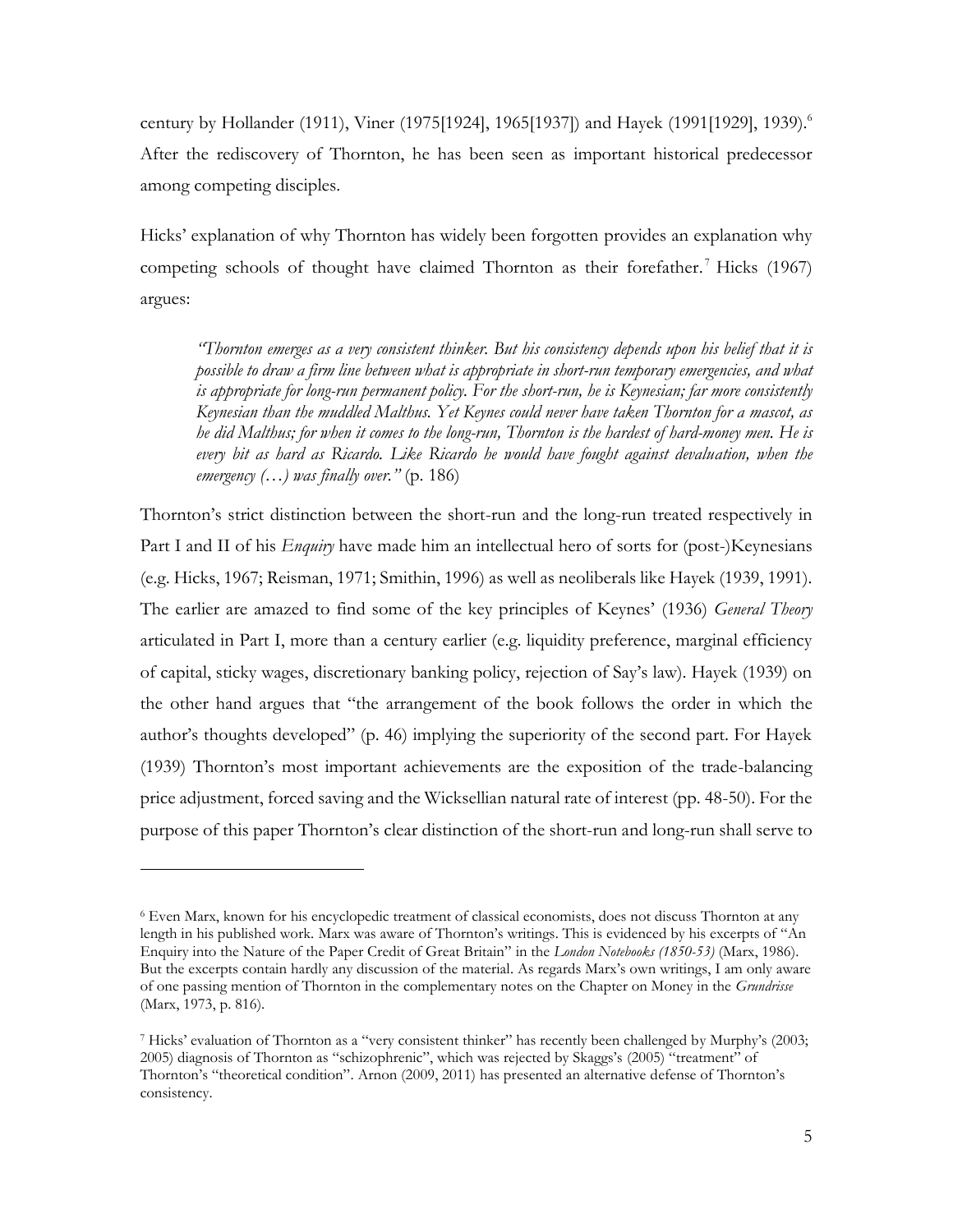analyze the congruence of ex ante non-neutrality and ex post neutrality of money and credit in Thornton.

#### **2.1. Ex ante non-neutrality and ex post neutrality of money and credit**

Corresponding to Thornton's strict division between the short and the long run, his analysis relies on long-run ex post neutrality of money and short-run ex ante non-neutrality. To derive this, we first have to unpack the role of credit and money in relation to commerce and the organization of social production in Thornton's theory. We establish that Thornton's theory is a monetary theory based on the definition provided in the Introduction.

Thornton starts his analysis with the thought experiment of a "rude and early state". Thornton conceptualizes this as both a barter and a credit economy and suggests that credit, the "confidence that subsists among commercial men" (p. 75), is a necessity for commerce:

*"Even in that early and rude state of society, in which neither bills nor money are as yet known, … if there be commerce, a certain degree of commercial credit will also subsist."* (ibid.)

Note that when Thornton refers to money here what he really means is tokens of money.<sup>8</sup> As Lawson (2016) develops, the key to money is not that there is some specific object that is positioned as money. Rather money is ultimately a social relation that can also be represented by credit.<sup>9</sup> Thornton's credit of the rude and early state is a rudimentary form of such a money. The confidence Thornton is referring to is an embryonic form of what Lawson develops as the necessary community acceptance of money to have value. In the commerce of the "rude and early state" this credit functions as a means of payment. Simply put, for Thornton there is no commerce, not even barter, without credit. Hence, even in the most rudimentary state, Thornton's anlysis is monetary.<sup>10</sup>

The units of account are not part of Thornton's initial state and are as such analytically less foundational in his theory – which is in accordance with Lawson's ontological genealogy of

<sup>9</sup> Lawson (2018b) demonstrates that debt can be money.

<sup>8</sup> See Lawson (2016, 976-7) for a discussion of the difference between money and tokens of money.

<sup>10</sup> In Thornton's discussion of the trade-balancing price adjustment mechanism he restates this necessity of credit for commerce: "Paper … is, to some persons [the traders], somewhat in the same manner as bread is to all, in article of necessity." (pp. 194-5)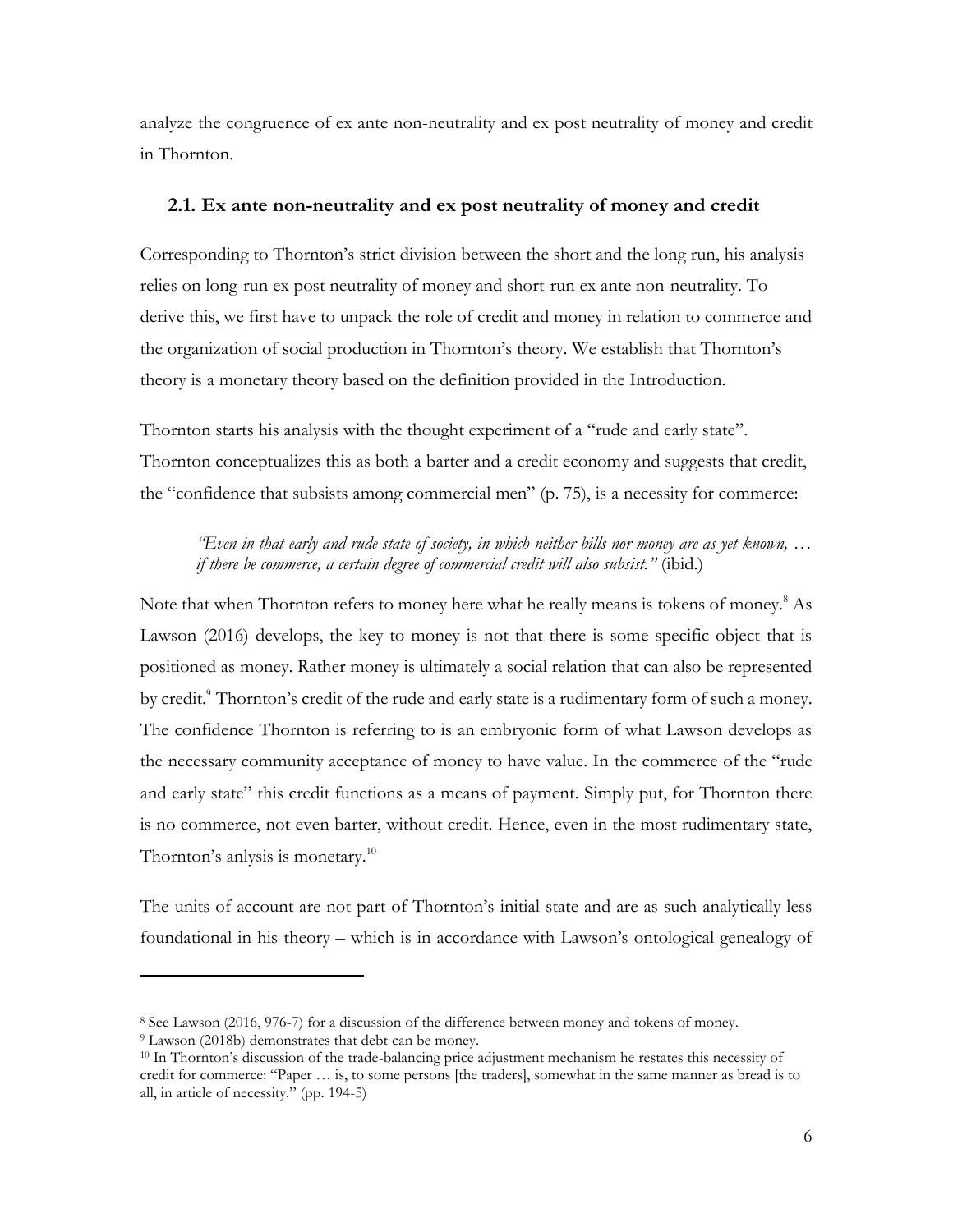money (Lawson 2016, 969). Thornton introduces gold units as units of account for more advanced states of society. He suggests that precious metals are "resorted to as a measure of value" whereby the state's minting confirms their quantity and quality (p. 81).

Thornton's treatment of credit introduces the critical element of time. The seller and the buyer might not coincide in the timing of the delivery of their part of the transaction, i.e. goods or money. Thus, if the seller gives the buyer credit, the buyer receives something without giving something in return on the spot or vice versa. One party delivers first relying on the confidence that the other party will deliver later. If money in Smith is necessary for a commercial society to prevent the problem of the double coincidence of wants (Weber, 2019), credit as a rudimentary form of money in Thornton is necessary to circumvent what we might call the *problem of the coincidence of delivery and payment*.

Thornton takes the problem of the interim between the exchange of two goods that creates obligations that need to be discharged as the starting point of his analysis. Hence, the recognition of the ex ante non-neutrality of money is central. For Thornton credit and other forms of money are anything but neutral as regards the day-to-day progress of commerce but essential in order to smoothen the consequential short-term friction that pure barter would bring about. Credit and money are key in the transient; in the *short-run money is not neutral*. For this interim, Thornton pioneers the study of the empirical relation between money, commerce and production.

But at the same time, Thornton insists on conceptualizing the rude and early state as well as more advanced stages of society as a barter economy. We can think of Thornton's theory as a monetary theory of barter that implies an ex post neutrality of money and credit: credit or other forms of money are necessary to facilitate transations and overcome the coincidence problem, but ultimately goods exchange against goods. As the commercial society develops, credit according to Thornton can extend beyond the parties directly involved in any specific transaction. Thornton argues that promissory notes and bills of exchange even if they were real bills in the first place, can circulate beyond the transaction from which they originated to settle transactions (Thornton 1939, pp. 83-89). Thus, credit can become a form of circulating medium and is as such endogenously created money. This is why Arnon (2011) sees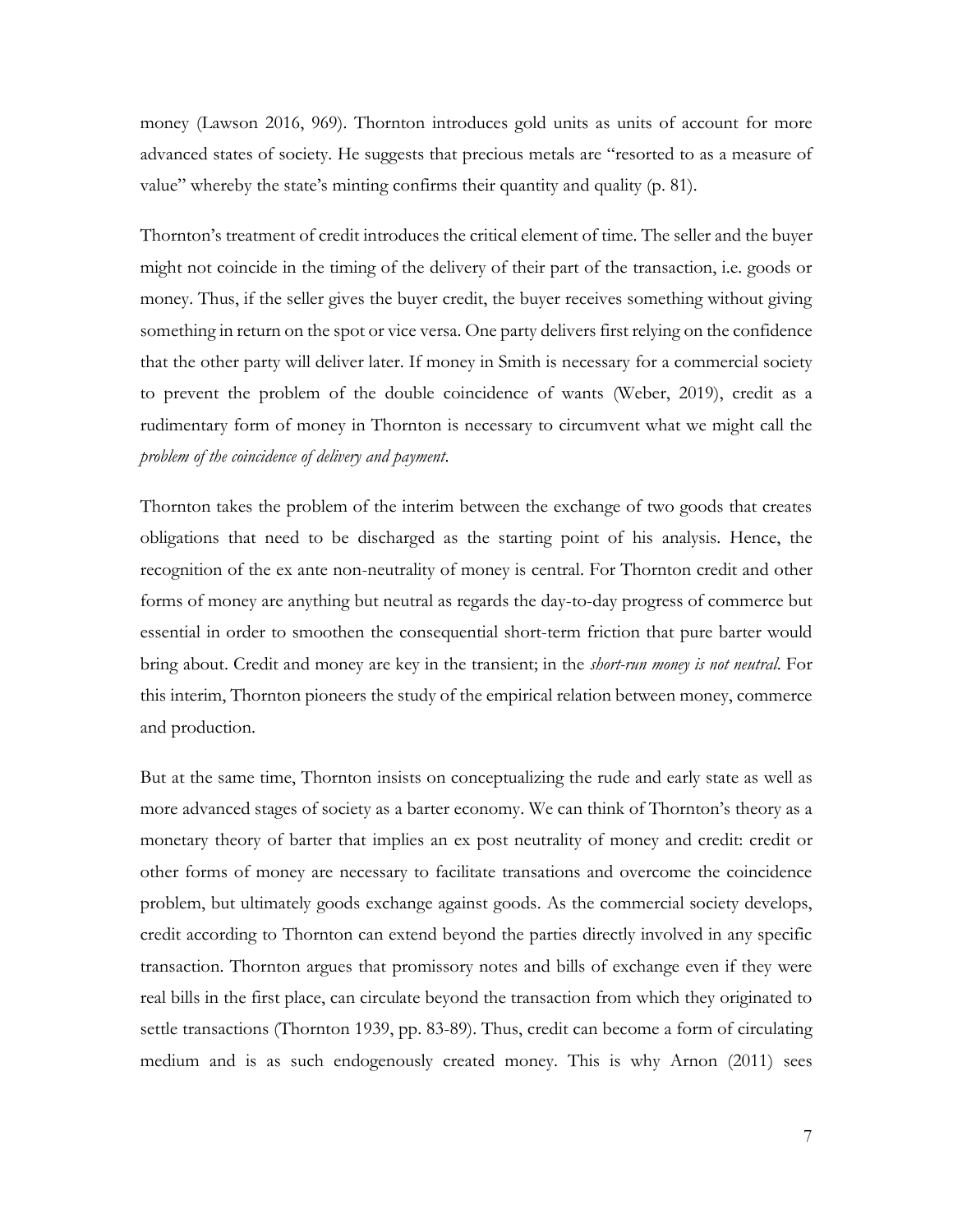Thornton's work as "an early expression of what Schumpeter called 'credit theories of money'" (p. 104). Nevertheless, Thornton writes:

*"Society in its rudest state, carries on its trade by the means only of barter. When most advanced, it still conducts its commerce on the same principle; for gold and silver coin, bankers' notes, and bills of exchange, may be considered merely as instruments employed for the purpose of facilitating the barter."* (Thornton 1939, p. 81)

Thornton is famous for his analysis of the evolution and short-term effect of money and credit, but ultimately he sees them as instruments of barter. Ex post the economy is *as if* it was a barter economy. For Thornton money and credit affect the ease of commerce and exchange but not the basic nature and structural capacity for social production. The evolution of the credit system and commerce is not conceptually linked to a fundamental, qualitative change in the organization of the economy.

The congruence of ex ante non-neutrality and ex post neutrality in Thornton can be illustrated by a consideration of Say's law. In 1803, a year after the publication of Thornton's *Enquiry,*  Jean Batiste Say articulated this principle: "a product is no sooner created, than it, from that instant, affords a market for other products to the full extent of its own value" (Say 1803, p.138). Or in James Mill's (1808) classic formulation:

"*The production of commodities creates, and is the one and universal cause which creates a market for the commodities produced. … Whatever be the additional quantity of goods therefore which is at any time created in any country, an additional power of purchasing, exactly equivalent, is at the same instant created*" (p. 81, emphasis added).

Keynes (1936) later rejected Say's law that "supply creates its own demand", one of the major contributions of the *General Theory*. Thornton provided key ingredients to the rejection of a law still in the making at the time of his writing (e.g. Hicks 1967).

Key to Thornton's emphasis on the importance of credit is that commerce depends on the ability to buy without *at the same instant* selling a commodity. In other words, supply does not immediately create its own demand. The supplier may produce and give his produce without receiving but a promise to pay (the creation of an obligation) in return. The credit thus created may circulate as payment and therefore effect demand by the supplier before the buyer of the initial transaction provides their payment. Consequently, Say's Law must not hold in the shortrun: in the interim, there can be a mismatch of production and demand depending on the state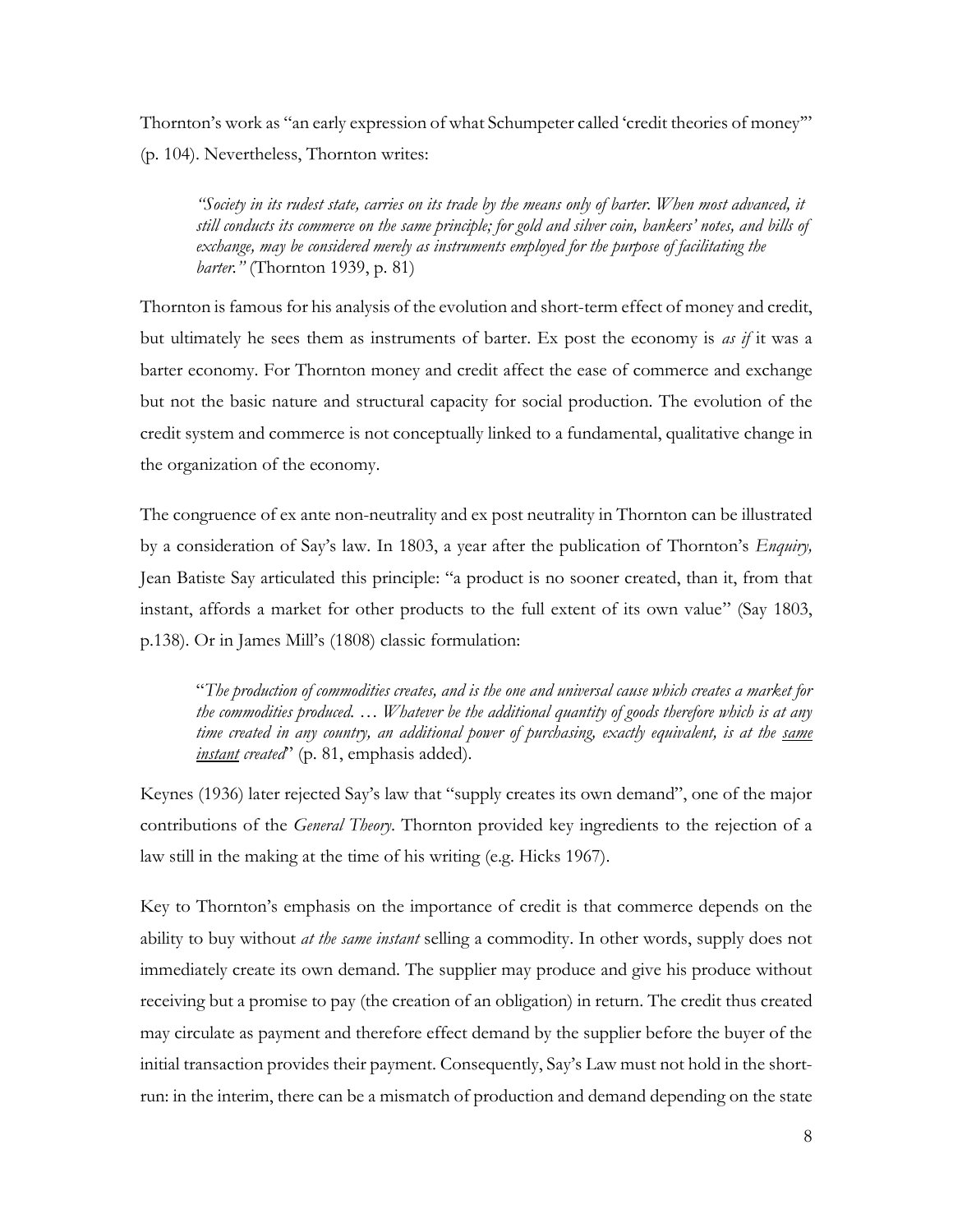of confidence, i.e. the initial credit and the acceptance of circulating promises to pay. Such a mismatch can cause a temporary disequilibrium.

Yet, as just argued, in the long-run, ex post post we are concerned with the exchange of one commodity against another. Mill (1808) explicitly articulated the neutrality of money as a condition for Say's law. Mill asked:

*"When money is laid out of the question, is it not in reality the different commodities of the country, that is to say, the different articles of the annual produce, which are annually exchanged against one another?"* (p. 39)

In the long-run money is neutral in Thornton in the same way as in Mill and hence Say's law holds.

The ex ante non-neutrality and ex post neutrality of money and credit in Thornton becomes also apparent in his exposition of the effects of an increase in credit. Thornton describes a an expansionary effect on production resulting from an augmentation of Bank of England paper similar to what Keynes (1936) would see as an increase in effective demand but suggests that the impact is only transitory. The expansion according to Thornton is primarily due to a "more brisk demand for the existing goods, and a somewhat more prompt consumption of them" which results in a "diminution of the ordinary stock" and thereby encourages new industry to replenish those stocks (p. 237). The expansionary result is logically connected to the general role of credit. If credit enables commerce by overcoming the problem of the coincidence of delivery and payment and shortens the time lapse between the creation of an obligation and the discharging thereof, the expansion of credit speeds up commerce and increases the frequency of deliveries. Ultimately this enhances the utilization of the existing capital stock in response to a higher frequency of delivery. This is a transient, short-run expansion of production, which however does explicitly not alter the structures of the economy but just intensifies the level of activity.

But money stays neutral ex post. Those industries that have access to new credit augment their capital and employ in the first instance "antecedently idle persons" (p. 236). But as Hayek (1939, p. 49) emphasizes, Thornton warns that the numbers of unemployed are very limited and soon the expansion of the industries with new credit will "set to work labourers, of whom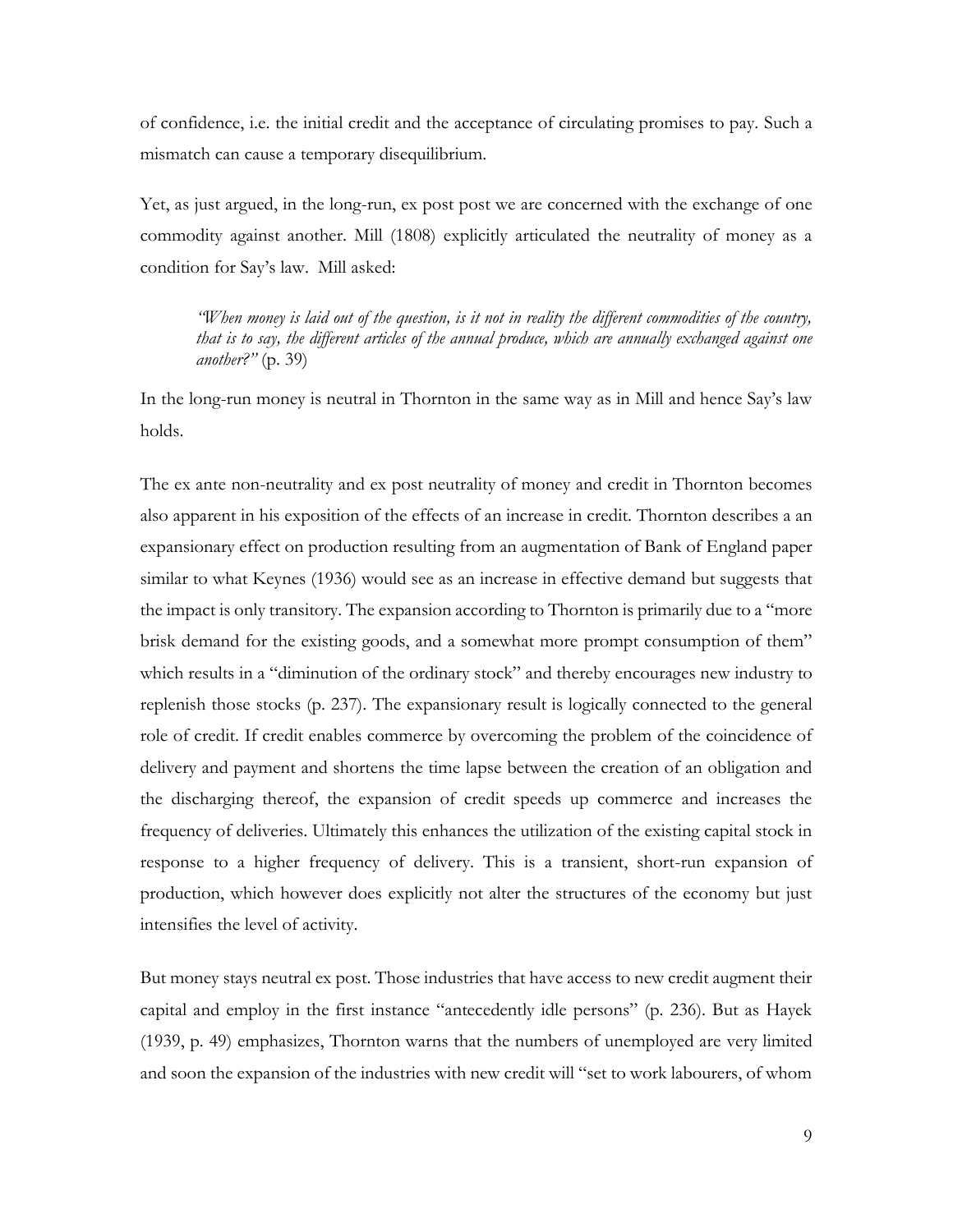a part will be drawn from other, and perhaps, no less useful occupations" (p. 236).<sup>11</sup> Thornton argues further, that since the "extraordinary emission of paper causes no immediate difference in the total quantity of articles belonging to the kingdom" (p. 236), the expansion of the capital of the new holders of credit must ultimately be at the expense of other industries:

*"For industry is excited, strictly speaking, not by paper but by that stock which the paper affords the means of purchasing. Money of every kind is an order for goods. … It is merely the instrument by which the purchasable stock of the country is distributed with convenience and advantage among the several members of the community."* (ibid.)

Assuming a lack of idle capital and limited idle laborers, the expansion of paper credit quickly reaches its limit when the economy is running at full steam and any further expansion becomes inflationary. Money is non-neutral in the transitory process of reducing stocks and increasing the rate of capital utilization. But ultimately all commerce is barter and the structure of a country is given and the increased ability to pay resulting from the expansion of credit simply drives up prices (p. 237). Or if we want to express this with a Keynes' inspired aphorism: Credit induced demand creates its own supply but only for a very short time and until the given capacities of production are exhausted.

Thornton finds himself broadly in agreement with Hume (1752) whom he quotes: "'*it is only in this interval or intermediate situation between the acquisition of money and rise of prices*' (Mr Hume must mean, no doubt, the completion of the rise, and not the commencement of it) '*that the increasing quantity of gold and silver is favourable to industry*'" (p. 238, emphasis in original). Thornton adds that Hume would have underestimated the speed at which prices rise. Thus Thornton's "interval or intermediate situation" is shorter than that of Hume.<sup>12</sup> Yet, Thornton has greatly illuminated this interval with his study of the concrete dynamics of credit expansion using proto-Keynesian categories. These include liquidy preference and the endogenous nature of money.

<sup>11</sup> Hayek (1932) in his *Monetary Theory and the Trade Cycle* identifies such "unwarranted accumulation of capital" (p. 226) resulting from an expansionary monetary policy as key to his theory of crisis.

<sup>12</sup> On Thorntons treatment of Hume also see Arnon (2009, p. 562)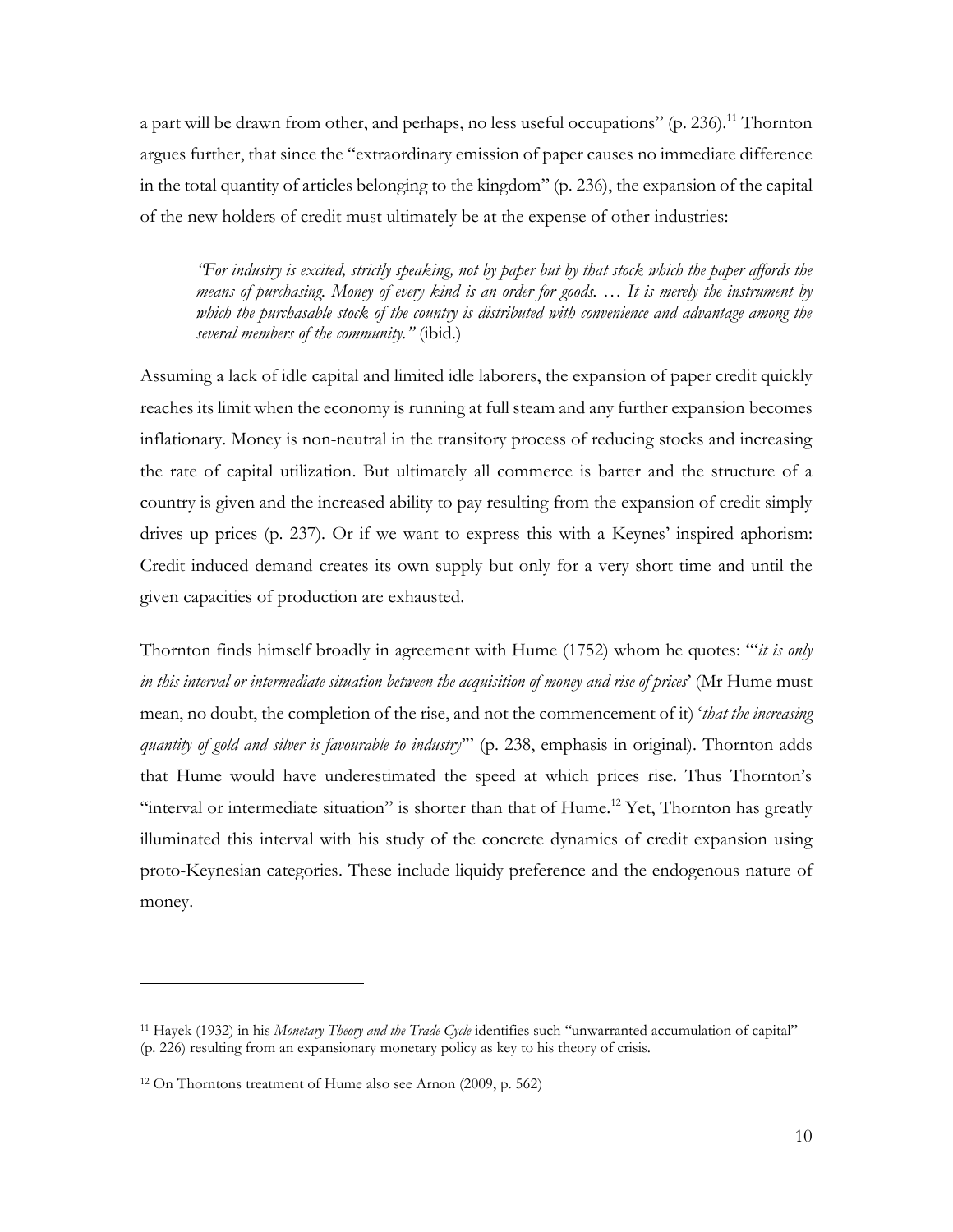According to Thornton the supply of money available at any moment in time not only depends on the amount of paper money issued by the Bank of England, but also on the prevailing degree of confidence. In contrast with Hume and Ricardo who "posited an undifferentiated mass of commodities confronting an equally undifferentiated mass of money" (Itō & Lapavitsas, 1999, p. 11), Thornton distinguishes the circulation of different forms of money. "Paper credit", grows out of the rudimentary commercial credit and serves "to express that confidence which is in the mind, and to reduce to writing those engagements to pay, which might otherwise be merely verbal." (Thornton 1939, p. 76) Paper credit can take different forms such as promissory notes or bills of exchange that correspond to different uses reflecting what Keynes later came to call liquidity. The preference for more or less liquid forms of money depends on the "degree of confidence between man and man existing at the several seasons" (Thornton 1939, p. 155) across countries and within one country across time. Hence, the state of confidence can have an expansionary or contractionary effect in the same way as just described for Bank of England policy and with the same limits. Money is thus not only ex ante non-neutral but also endogenous.

The dual nature of ex ante non-neutrality and ex post neutrality of money in Thornton is reflected in Thornton's elaborations of the interest rate. Thornton in his analysis of liquidity suggests that keeping great amounts of "ready money" (ibid.) that immediately cancels payment obligations, comes at a cost, the loss of interest. This can be interpreted as a roundabout formulation of a liquidity preference determination of the rate of interest as it was formulated by Keynes (1936; 1937a, 1937b; Hayek, 1939 p. 47), i.e. the rate of interest is "the reward for not-hoarding", for parting with liquidity (Keynes 1936, p. 174). But Thornton also prefigures what Wicksell later came to call the "natural rate of interest" (Hayek 1939, p. 50).<sup>13</sup> Contrary to Keynes (1936, Chapter 23) – who argued that against the wisdom of classical economists the usury laws would have had a certain merit in keeping interest rates low and inducing investment – Thornton thought artificially low interest rates were doing great harm. He argued that with the profit rate above the rate of interest there was an insatiable demand for credit. But according to Thornton capital "cannot be suddenly and materially encreased by

<sup>13</sup> Hayek's (1935[1931]) *Prices and Production* contains a detailed discussion of Thornton's theory of the interest rate and the natural rate of interest (see pp. 12-24).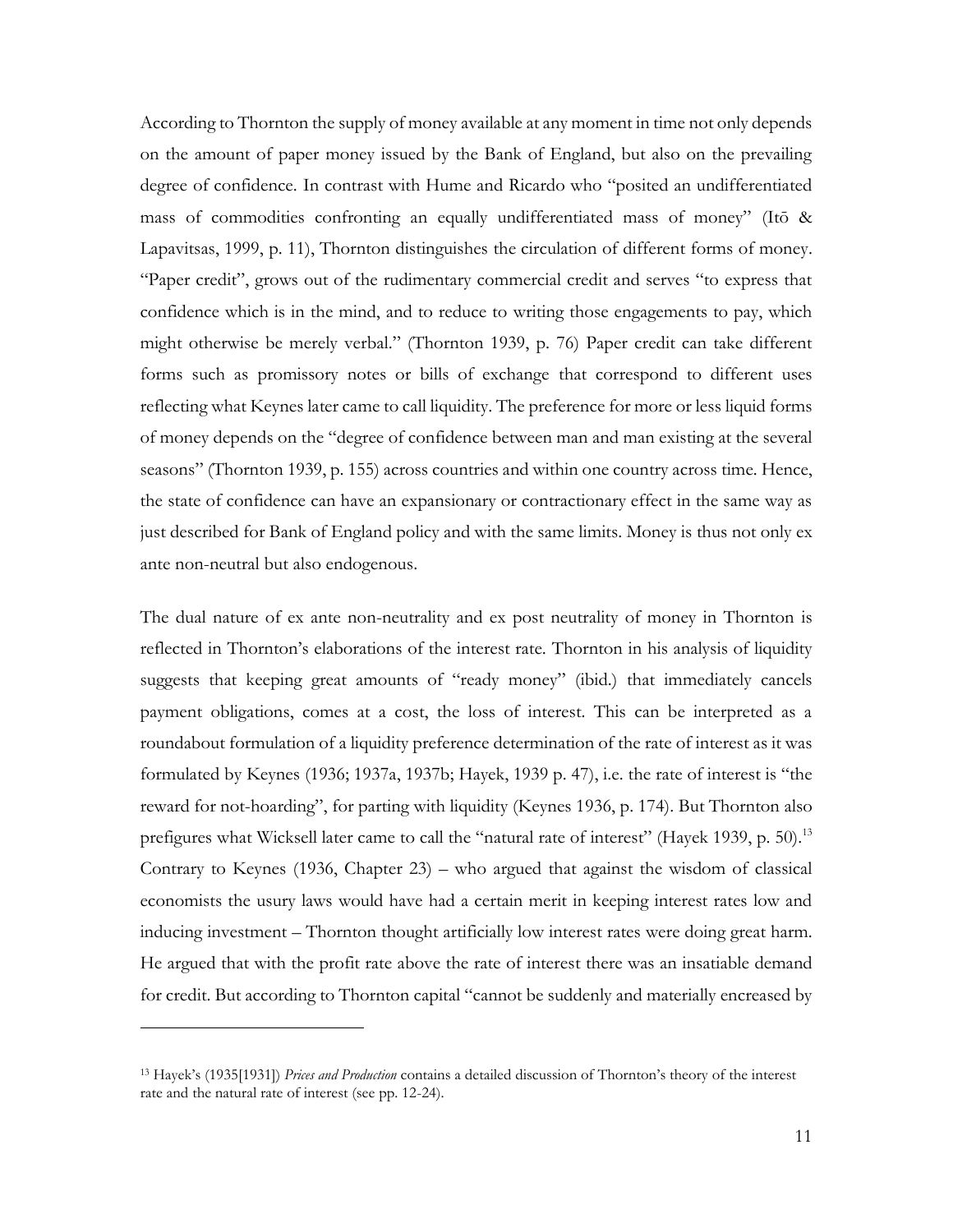any emission of paper" (p. 255). Hence, beyond some brief short-run when money is ex ante not neutral, such a low interest rate would not increase investment and bring down the profit rate but only cause inflation.

#### **2.2. Short-run trade imbalance and long-run self-balancing trade**

We have seen that while for the short-run money is not neutral for Thornton; its' expansion or contraction has an impact on production, monetary policy has some limited effectiveness and Say's Law may temporarily not hold. But money does not affect the structure of the production capacity of a country and is as such neutral in the long-run when the economy functions as if commerce was pure barter. In this section, I argue that this view of monetary neutrality leads Thornton to acknowledge that not only domestically but also internationally there can be temporary mismatches of aggregate supply and demand and hence trade imbalances but in the long-run trade is self-balancing. Just like in barter, a commodity is always given for another commodity. This is an international version of Say's law.

Thornton describes it as "a general truth" that trade tends to balance, and that

*"that the commercial exports and imports of a state (…) naturally proportion themselves in some degree to each other; and that the balance of trade, therefore (…), cannot continue for a very long time to be either highly favourable or highly unfavourable to a country."* (1939, p. 141)

The underlying logic being that just like in domestic commerce trade is ultimately some form of barter. Yet, this balance can be disturbed in the short-run either due to a real shock or due to a monetary policy shock: "though the value of the commercial exports and imports of a country will have this general tendency to proportion themselves to each other," he wrote, "there will not fail occasionally to arise a very great inequality between them." (Thornton 1939, p. 143)

As a matter of principle, everyone only buys when they sell, therefore sales and purchases are the same in the aggregate. But there can be unusual circumstances that lead to a temporary deviation from this rule. On the one hand there is what Perlman (1986) calls Thornton's "real theory of the balance of trade" (p. 748). As regards a real shock, Thornton refers to "a bad harvest" or increased demand abroad for war to be a cause that would produce a temporary trade deficit (ibid.). Demand for goods produced abroad (imports) may temporarily exeed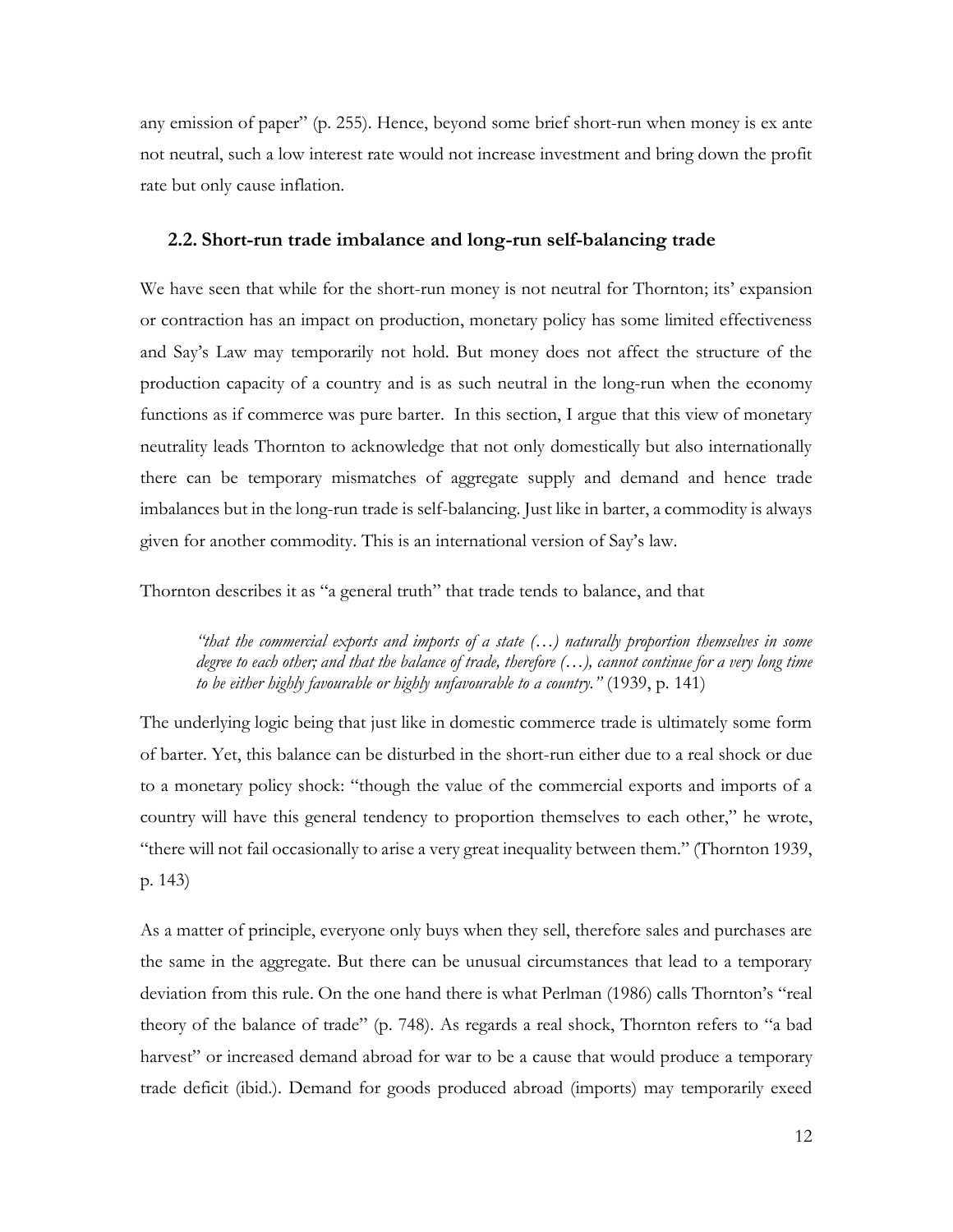supply of domestic goods internationally (exports) if there are emergency reasons for an increase in domestic demand over and above supply and hence a trade deficit. The trade deficit causes an outflow of gold. Thornton does not perceive this situation to be necessarily harmful to any of the economies involved since it will not last. But he adds important qualifications to his judgment:

*"when the main sources of a country's wealth are unimpaired; when its population, its industry, its manufacturing and trading capital, its general commerce, its credit, its colonial possessions [sic!], its political strength and independence, its laws and constitution remain; …the absence of its gold…is an evil which is likely neither to be durable, nor in any respect very important."* (Thornton 1939, p. 159)

This temporary imbalance that follows a real shock, in Thornton's view, is not the result of choice but of necessity. The importation of corn is necessary to feed the population and guarantee subsistence. The provisioning of the army is essential to the security of the nation. Such a trade imbalance must be covered by a balance of payment deficit, that is either credit or bullion. But both credit and bullion are ultimately limited, a balance of payment deficit cannot be sustained over many years and thus the imbalance of trade is constrained and will eventually disappear:

"*To suppose a very great balance to be paid, year after year, in bullion, is to assume such a diminution of bullion in one country, and such an accumulation of it in another, as are not easy to be imagined (…). To suppose large and successive balances to be formed into a debt, is to assume an accumulation of debt, which is almost equally incredible.*" (1939, p. 142)

Money and credit are ex ante not neutral and can serve to fix the problem of the double coincidence of delivery and payment. But eventually payment has to come forward in goods and the ex post outcome when the emergency has passed is as if international trade was barter.

Thornton presents the following reasoning for why ultimately there will be no sustained imbalance of payment and hence a return to balanced trade. Both the nation that enjoys highly favorable trade as well as the one that suffers from unfavorable trade would intend to limit the accumulation of debt or bullion. The accumulation of debt as well as of gold would constitute the accumulation of unproductive capital for the rich nation (Thornton 1939, pp. 79-80, p. 153). However, a "prospering nation" enjoying favorable trade would commonly aim to employ its growing wealth in the enlargement of its productive capital at home, in improvements that become the source of increasing income (Thornton 1939, p. 142).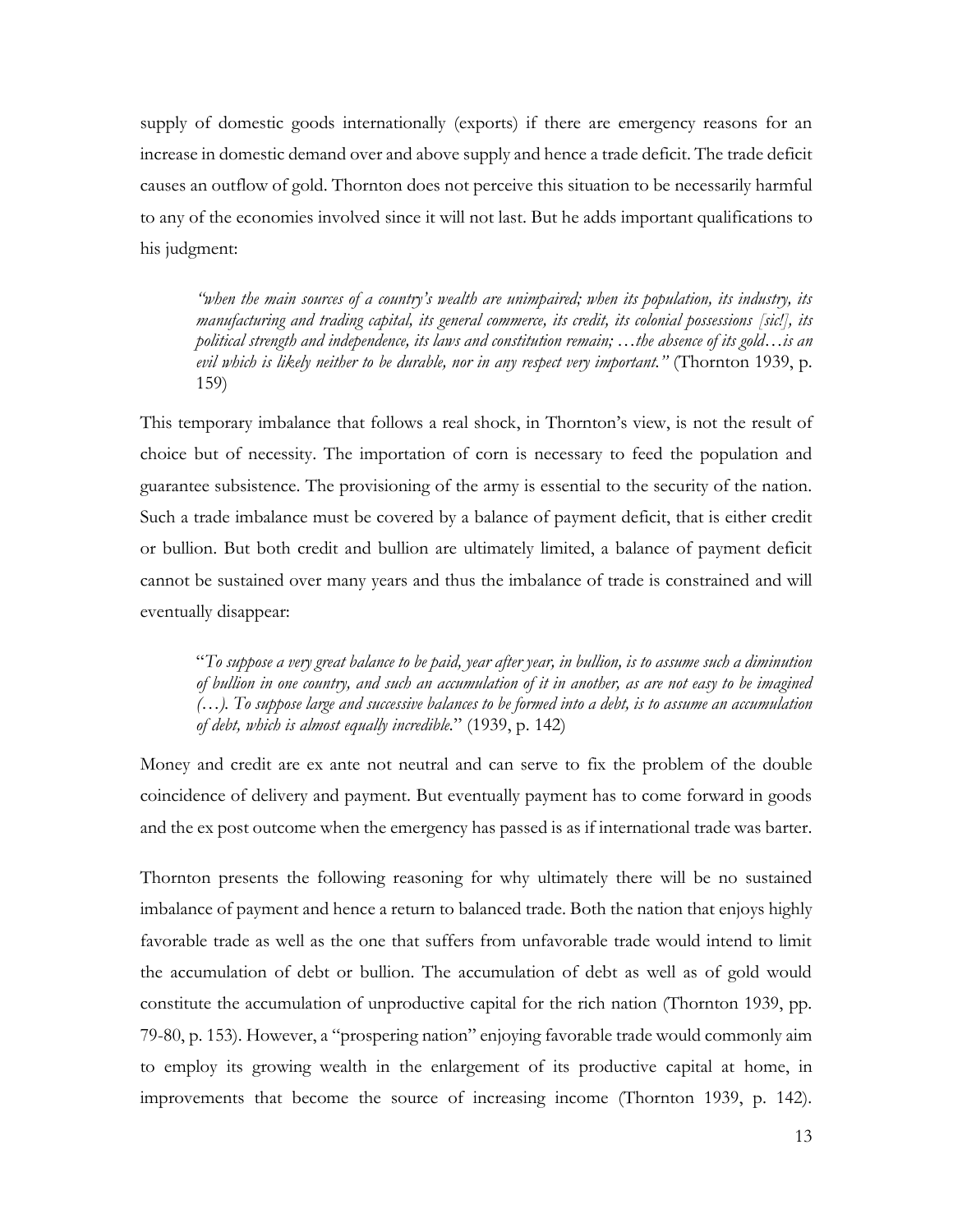Individual exporters, too, would attempt not to commit "too great a portion of his property into the hands of those who are not subject to the same laws with himself" (ibid.) and adhere to a customary length of credit to foreign trading partners.

At the same time, the "equalization of the commercial exports and imports" in Thornton's perspective, "is promoted not only by the unwillingness of the richer state to lend to an unlimited extent, but also by a disinclination to borrow in the poorer" (ibid.). Thornton observes a disposition of all people to adapt their expenditures to their incomes. Poorer countries who face unfavorable trade would generally tend to import for consumption. But the ability of the individuals to pay for consumption goods is limited by their income. Unless they manage to increase their income by exporting more of their produce, importation must cease eventually and the "equality between private expenditures and private incomes tends ultimately to produce equality between the commercial exports and imports." (Thornton 1939, p. 143)

For Thornton in international trade just like in domestic commerce in the last instance, this payment has to be made in bullion or other commodities not in credit or paper money. But gold can be considered as both an "article by which a balance of trade is discharged, and not as itself constituting a commodity" and "in the same light with all other commodities; for it is an article of intrinsic value" (1939, p. 145). Due to this dual nature, unlike credit that can only bridge the time between delivery of goods and payment, bullion can settle trade balances but it can also be exported in the same manner as any other commodity. In the latter case, gold "naturally seeks (…) that country in which it is the dearest; and it is, in point of fact, like them, exported by our merchants accordingly as the export or import is likely to yield a profit." (ibid.) Such a high price of bullion that sends gold abroad can be induced by a trade deficit that results from a real shock but it can also be caused by an overissuance of money, according to Thornton.

A high price of bullion means bullion buys more domestic coins than their gold content would suggest. In other words, it is profitable to melt coins into bullion and send them abroad. Thornton argues that one reason for such a high price of bullion is that due to a sudden trade deficit following a real shock say in England, there is an oversupply of London bills denominated in relation to Hamburg bills (both denominated in domestic currency) which in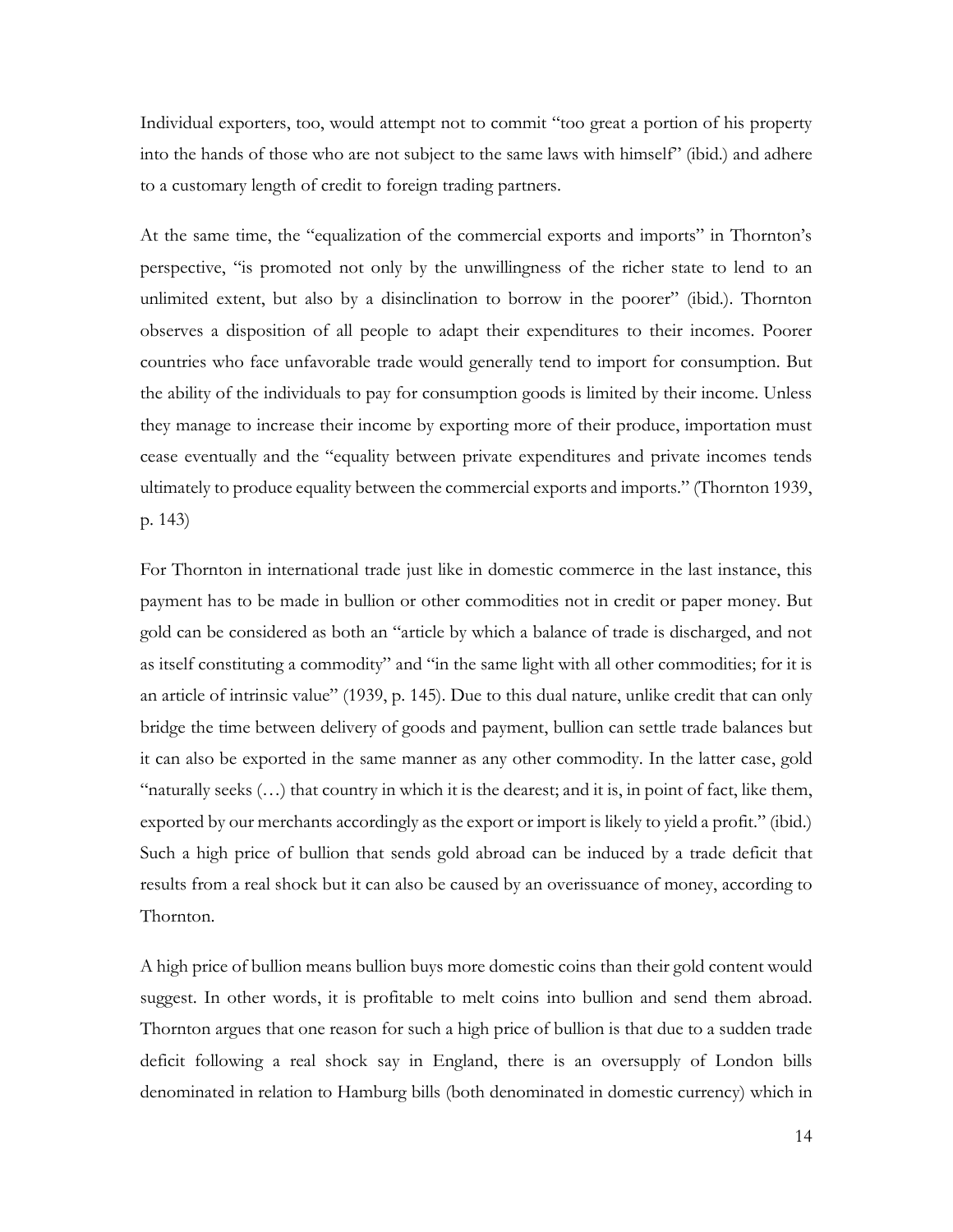turn causes the price of London coins to fall and that of Hamburg coins to rise.<sup>14</sup> In other words, the value of the domestic circulating medium is falling in relation to its foreign counterpart. The domestic medium of circulation is composed of both paper and coins where paper can act to replace coin. Also note that the price of coins and paper is assumed to be the same since they are part of the same circulating medium within one country.<sup>15</sup> According to Thornton after some transitory period, the value of currency (coin or paper) is inversely related to its quantity. The Bank of England can either react to a high price of bullion by issuing additional paper money to compensate for the outflow of gold which will prop up that high bullion price and stabilize interest rates; or by restricting the amount of paper money it issues which will increase the value of coins and thus reduce the price of bullion (p. 152) while driving up the interest rate. The right choice of monetary policy depends on the origins of the trade imbalance.

If the trade deficit is caused by a real shock, Thornton argues, the Bank of England has to issue additional money to accommodate the temporary falling apart of purchase of goods from abroad and payment with domestic goods. Based on his assumption of short-run nonneutrality of money, Thornton sharply criticized proposals for a contractionary monetary policy attached to calls for a return to convertibility. Such a policy according to Thornton will turn what started as a temporary shock into a depression and deprive the country of its powers of recovery instead of restoring exports (pp. 151-3). <sup>16</sup> Just as credit is necessary for commerce to overcome the problem of the coincidence of delivery and payment, in international trade domestic credit is at times necessary to ease a temporary friction between imports and payment.

<sup>14</sup> For a detailed discussion of this mechanism see Thornton (1939, pp. 145-151). For discussions of the monetary system in Thornton see for example Skaggs (1995, pp. 1213-4)

<sup>15</sup> "If, then this paper is by any means rendered cheap," writes Thornton "and if the paper (…) is currently interchanged for one sort of gold, namely, for gold which has been coined, then the coined gold will partake in the cheapness of the paper; that is, it will buy, when in the shape of coin, a smaller quantity of goods than it will purchase when in the form of bullion." (1939, p. 149)

<sup>16</sup> See Skaggs (pp. 1214-16), de Boyer des Roches (1995, pp. 31-4), Murphy (2003, pp. 438-41) for further discussion of such a liquidity crisis, its relation to the exchange rate and Thornton's critique of Smith in this matter.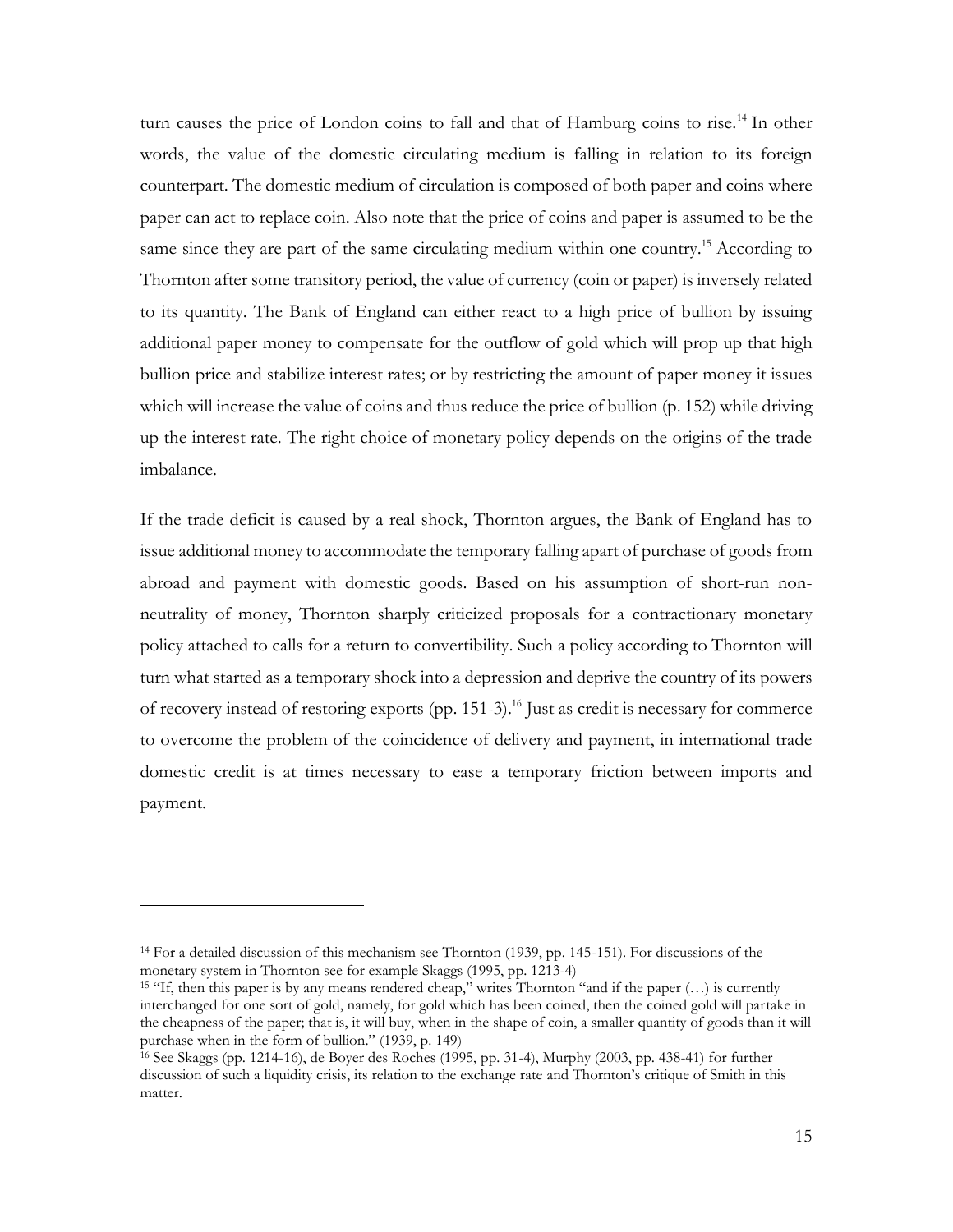But in normal times, in the absence of a real shock to the demand from abroad, monetary policy is meant to behave as if there was no money. Money and credit are tools to facilitate barter and be otherwise neutral. Thornton suggests that if there is no temporary crisis expansionary monetary policy beyond ensuring the full utilization of capital drives up the price level or in other words lowers the value of coins and paper notes which causes a high price of bullion. A high price level would induce imports and hamper exports, thus create a trade imbalance (pp. 198, 200; Hollander 1911, p. 452-3; ). Thus Viner (1924) finds that for Thornton a "redundancy of currency could be the *effect*, as well as the *cause*, of an unfavorable balance of trade" (p. 193).

If the cause of the trade imbalance is a monetary policy shock, the adjustment ought to be monetary: Thornton anticipates the trade-balancing mechanism usually attributed to David Ricardo and James Mill (e.g. Hayek, 1939, p. 48; Hollander, 1911; Laidler 2002; Viner 1975, pp. 101, 202). Thornton explicitly poses his automatic price adjustment mechanism that balances trade against Smith. Had Smith argued that international trade just like trade between regions does not self-balance, Thornton argues that trade between regions must balance just as much as that between countries.<sup>17</sup>

The mechanism by which the notes of the country banks are always equalized in value with Bank of England money in Thornton is aptly summarized by Viner (1965) as:

*"If country banks took the initiative in increasing their issues, country prices would rise; the provinces would buy in London commodities which formerly they had bought locally; there would result an adverse balance of payments on London, which would be met through shipment of Bank of England*  notes to London or by drafts on the balances of country banks with London bankers. The impairment *of their reserves would force the country bankers to contract their note issues."* (p. 154)

The quantity of paper in circulation in the place where it had been increased, more or less instantly declines back to its previous level: "to suppose a great and merely local rise [of prices], is to suppose that which can never happen or which, at least, cannot long continue to exist" (Thornton 1939, pp. 208-9). In a similar fashion, if a country increased its paper notes and thus faced a rise in prices, this would only temporarily create a trade deficit. This trade deficit

<sup>17</sup> For a discussion of the country bank adjustment mechanism see for example Hayek (1939, p. 48), Hetzel (1987, p. 10) Reisman (1971, pp. 79-80).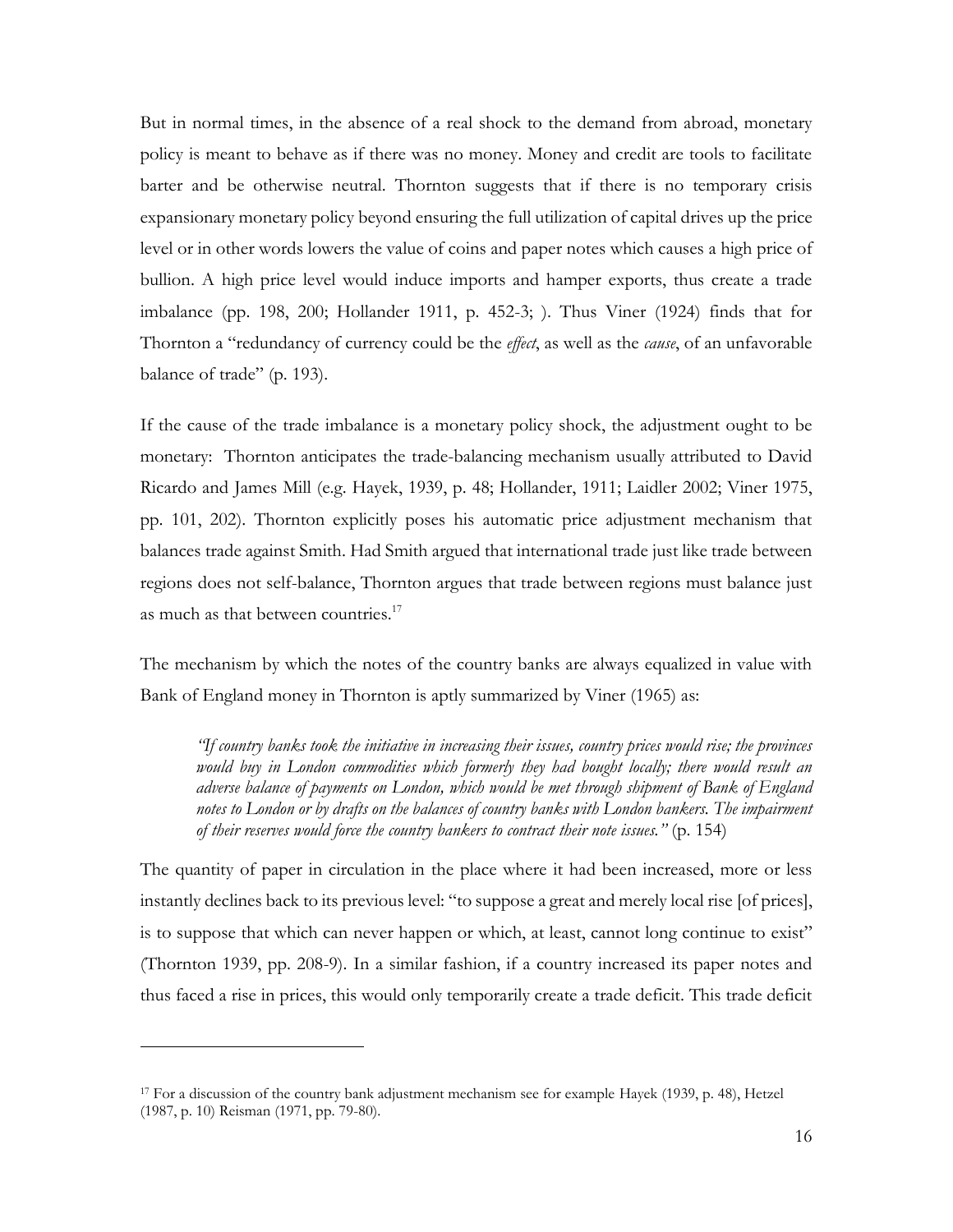must bring about a balance of payment deficit, which is to say that more bills are drawn on the deficit country than by the merchants in the deficit country on the rest of the world. This results in an excess supply of bills on the deficit country which implies, according to Thornton, that their price will fall. This fall in price of bills payable in the deficit country in turn will render its products cheaper to such an extent as to compensate for the initial price rise. This automatic exchange rate adjustment will, "in a great degree prevent the high price of goods in Great Britain from producing that unfavorable balance of trade" (p. 199).

In sum, a real shock in Thornton is best responded to with accommodating monetary policy in order to buy time until the real adjustment mechanism comes about: "a temporary pressure arises at the time of any very unfavourable balance. *To understand how to provide against this pressure, and how to encounter it, is a great part of the wisdom of a commercial state*." (1939, p. 143) In such an emergency money is anything but neutral, it is critical. Yet, an increase in the quantity of money in ordinary times neither has a more than very transitory effect on growth nor on the trade balance. Money is neutralized also internationally. Beyond temporary effects of a real shock and transitory price movements resulting from monetary policy, international trade boils down to barter in Thornton, just like domestic commerce. As such an internationalized version of Say's Law holds beyond short-run frictions induced by either monetary policy or real shocks. This can be summarized as: beyond some transitory disequilibrium *imports create their own exports and vice versa*.

## **3. David Ricardo's theory of money and trade**

Thornton's *Enquiry* was his most important book. In contrast, Ricardo's (1810) *High Price of Bullion* was his first published pamphlet written in the context of another spurt in inflation during the continued suspension of convertibility. But as Marx (1961, p. 144) points out, unlike exchange value, profit, rent etc., Ricardo in his later work never develops the question of money systematically, but simply carries over his early "bullionist" insights. As we have seen, Thornton's analysis is dialectical and situational. In contrast, Ricardo takes what figures in Thornton as the ex post monetary neutrality and self-balancing trade and elevates it to the only truth, hence neglecting all of Thornton's short-run analysis.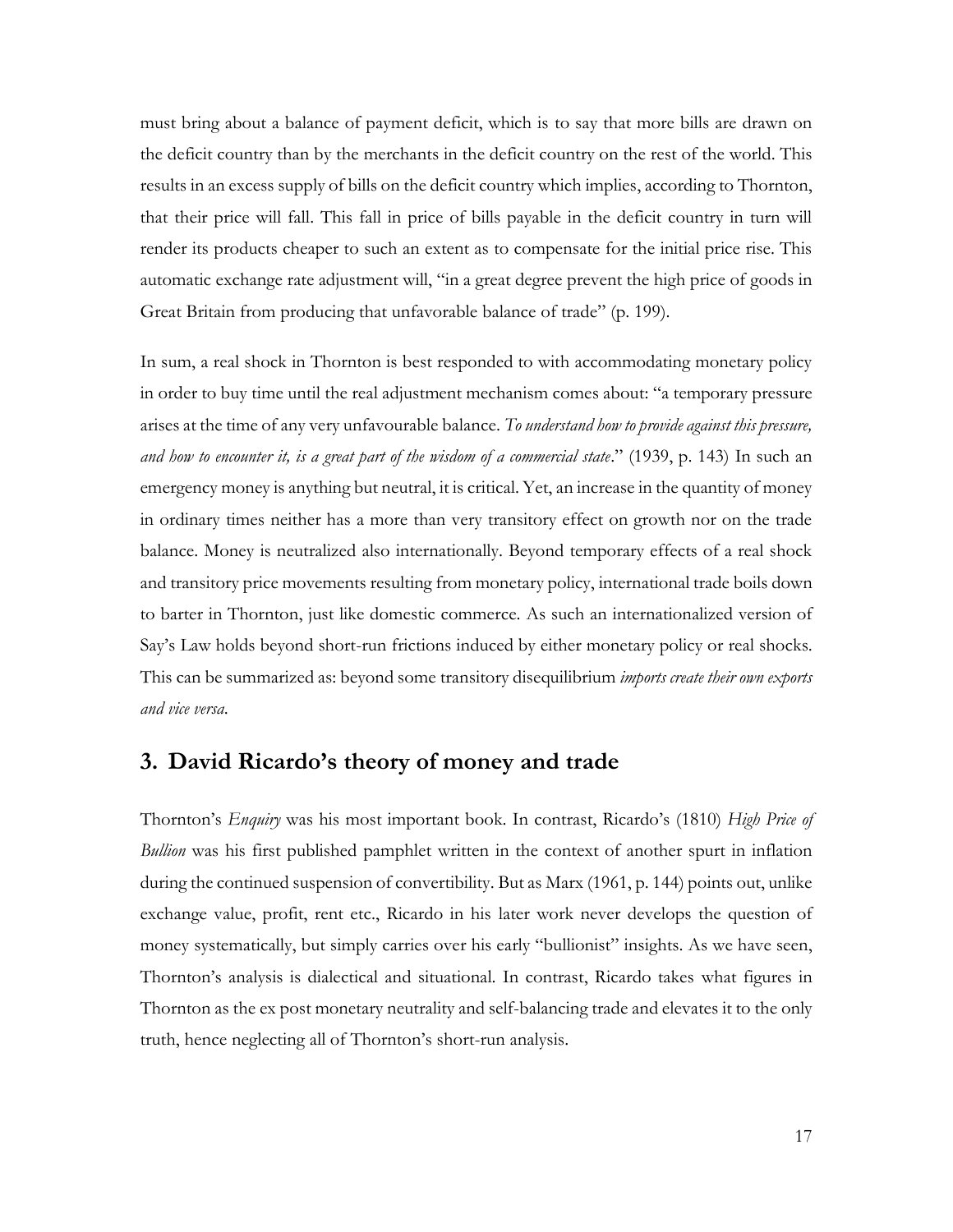#### **3.1. Dual neutrality of money**

In Ricardo's (1810) *High Price of Bullion* money is neutral in a dual sense. First of all, it is neutral ex ante in the sense that – unlike in Thornton – the short-run transition does not matter analytically. This is the reason why Keynes (1936) picked Ricardo as his strawman to develop his *General Theory*. There is no recognition of the special role of money as general means of payment and of its distinct nature that derives from being a bearer of generally accepted value. As such Ricardo's is a non-monetary theory. It appears as if barter exchange is the same as monetary exchange not only ex post but also ex ante. This will become apparent for example in Ricardo's rejection of a bad harvest being a cause of a trade deficit in this pamphlet.<sup>18</sup>

If in Thornton the quantity of money to some extent is the result of general confidence, in Ricardo the quantity of money is mechanically determined by its ratio to the value of commodities circulating in a country. Such a mechanical notion of value is only possible if one abstracts from different liquidities of different forms of money and states of confidence that are connected to ex ante non-neutrality. On the global scale, the value of money is determined by the global quantity of money and equalized internationally in relation to the national output and velocity of circulation. Ricardo follows Hume (Itō & Lapavitsas, 1999, p. 8) in drawing an image of money as flowing between nations such as to seek the same level in all economies (Ricardo 1810, pp. 3-4). Ricardo finds that gold is a "produce of which the value is principally derived from its scarcity" (1810, p. 2). If the quantity of money determines the value of money, there is no "necessary quantity of money". Ricardo states explicitly: "The circulation can never be overfull." (1810, p. 47) In Ricardo's view: "The smaller quantity of money would perform the functions of a circulating medium, as well as the larger." (ibid.)<sup>19</sup> Whether a lot or little money is circulating is a result of the international equalization of the value of gold.

The metaphor of the barter economy is used in a direct sense on the global level in Ricardo's pamphlet. Ricardo argues that gold would be a commodity without any particular monetary

<sup>18</sup> See also Marx (1961, p. 151) on this point as well as Lapavitsas' (1996) analysis of Marx critique of Ricardo's adjustment mechanism.

<sup>&</sup>lt;sup>19</sup> The interpretation that the value of money is determined by scarcity only is in accordance with Ricardo's later reasoning in *On the Principles of Political Economy and Taxation* (2001 [1817]) where he suggests that the value of a commodity is *either* determined by scarcity *or* by the "comparative quantity of labour expended" (p. 12), but not by both at the same time.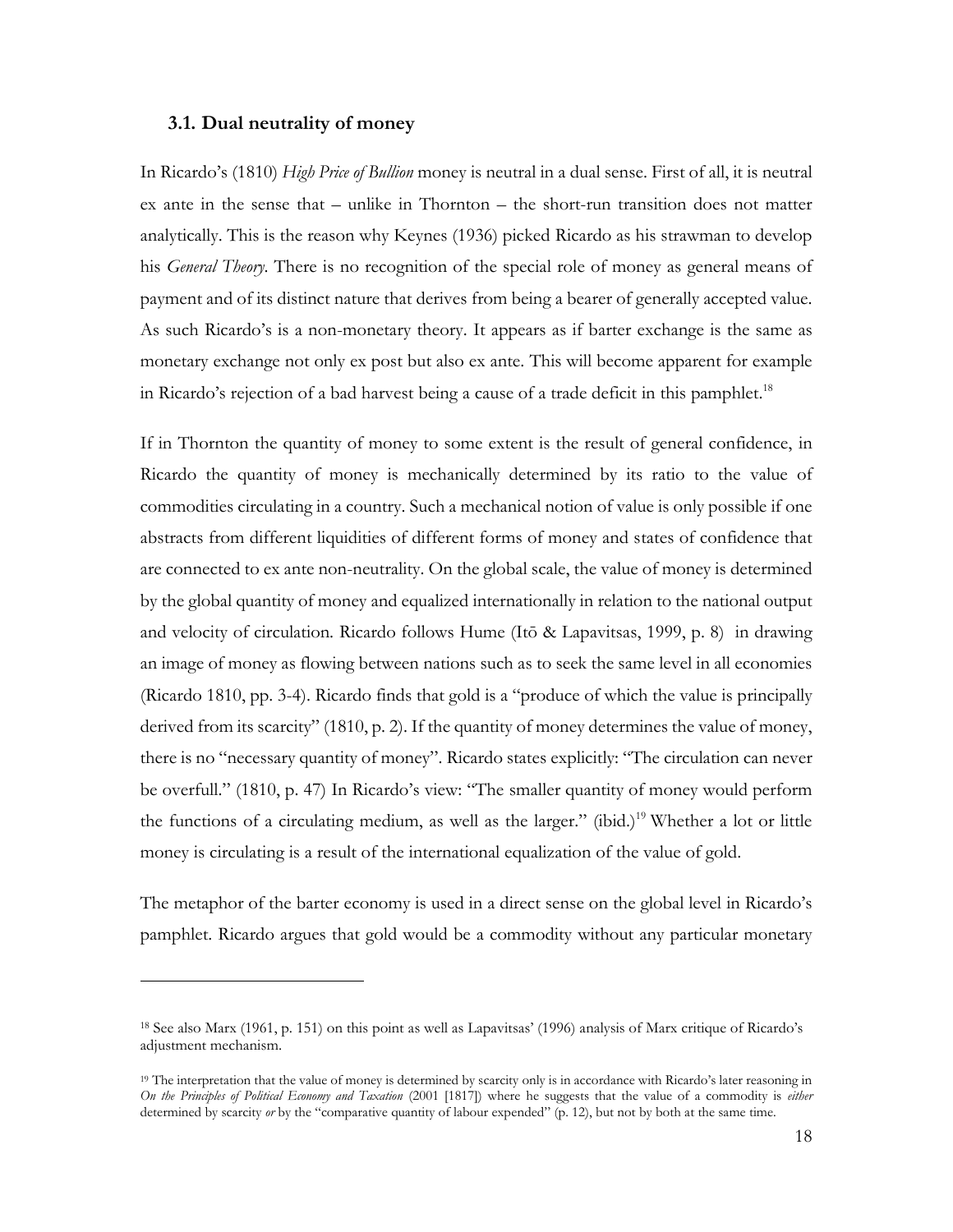characteristic, which implies that the exchange of any commodity against gold comes to the same effect as a barter exchange. Conversely, purchase and sale coincide – always. Buying a commodity by gold is selling gold for this commodity. Gold is not considered as a generalized means of payment but as just another commodity. This means that Say's Law must hold always, also for the short-run, and not only domestically but on a global scale.

In line with his quantity theory of money view, Ricardo is dismissive of any lasting effect of the quantity of money or liquidity on the interest rate: "To suppose that any increased issues of the Bank can have the effect of permanently lowering the rate of interest, (…), or that a productive gold or silver mine can have such an effect, is to attribute a power to the circulating medium which it can never possess. *Banks would, if this were possible, become powerful engines indeed.*" (Ricardo 1810, p. 47)<sup>20</sup> Ricardo assumes that interest and profits must be equal. Profits are determined "by a competition of capitals not consisting of circulating medium" (Ricardo 1810, p. 48), i.e. by the return on productive capital, and profits on the employment of such capital dictate the natural rate of interest (Ricardo 1810, p. 44). But as "the increase of Bank-notes does not add to this species of capital, as it neither increases our exportable commodities, our machinery, or our raw materials, it cannot add to our profits nor lower interest" (ibid.).

In *High Price of Bullion* the low value of the notes is the only advantage of paper money as long as its quantity is regulated by convertibility, that is to say as long as paper money is regulated *as if* it was coin. But the "capital actually employed in the country is necessarily limited to the amount of the 'materials, provisions, etc.' and might be made equally productive, though not with equal facility, if trade were carried on wholly by barter." (Ricardo 1810, p. 49) Expansionary monetary policy has no expansionary effect other than through the trade of money against productive capital from abroad. This, however, is conditioned on convertibility which in turn undermines the possibility of expansionary monetary policy beyond the limits set by replacing coin with paper. Beyond that limit, monetary expansion leads to inflation in

<sup>&</sup>lt;sup>20</sup> Ricardo does not dispute that an increase of the domestic quantity of money offered as loan "would for a time affect the rate of interest" (1810, p. 46). But the borrowed money "would be sent into every market, and would everywhere raise the prices of commodities till they were absorbed in the general circulation." (Ricardo 1810, pp. 46-47) It would be "only during the interval of the issues of the Bank and their effect on prices, that we should be sensible of an abundance of money"; and only during that interval interest would be "under its natural level" (Ricardo 1810, p. 47). But unlike Thornton, this interval does not merit analysis for Ricardo.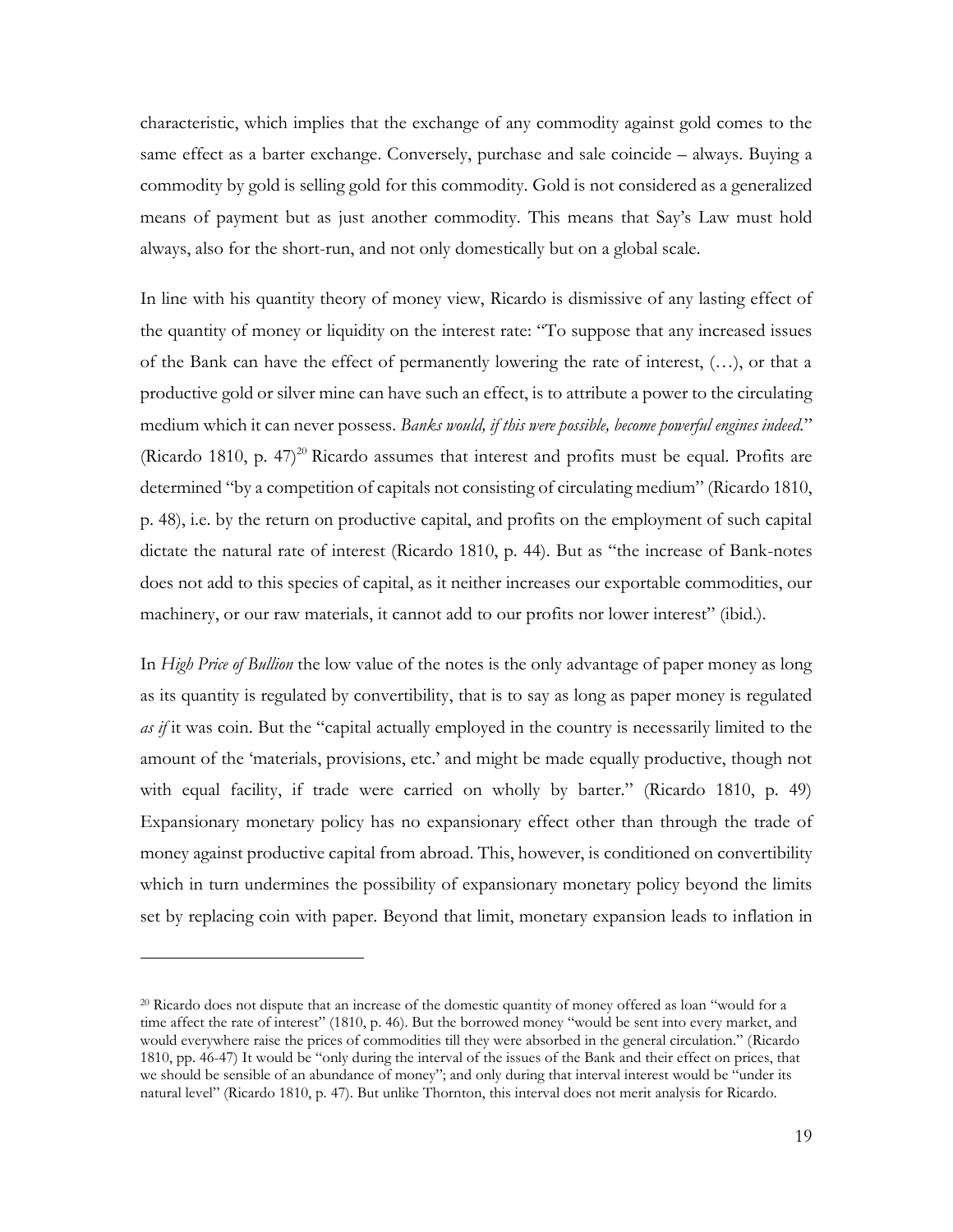the form of the depreciation of bank notes. Whereas a change in the price level that results from adjustments of the international level of money supply is inconsequential according to Ricardo, inflation that results from monetary expansion in Ricardo's conception is most harmful to a just distribution and prosperity (Ricardo 1810, p. 52), as well as to the trade balance – as elaborated in the next section.

Ricardo's pamphlet is targeted at the following policy conclusion: "all the evils of a depreciated, and perpetually varying currency" (Ricardo 1810, p. 51) are due to the bankers not having acted upon the one and crucial *rule*, the principle "to limit their notes to that amount which should prevent the excess of the market above the mint price of gold" (ibid.). Accordingly, the *remedy* that Ricardo proposes for all the evils is that "the Bank should gradually decrease the amount of their notes in circulation until they shall have rendered the remainder of equal value with the coins which they represent, or, in other words, till the prices of gold and silver bullions shall be brought down to their mint price." (1810, p. 50) The only way to ensure that the one and crucial rule will be implemented once the equality of the price of bullion and the mint price is re-established, the "only legitimate security which the public can possess against the *indiscretion* of the Bank is to oblige them to pay their notes on demand in specie" (Ricardo 1810, p. 56, emphasis added), i.e. to guarantee convertibility.

In sum, money is neutral ex post in the sense that the economy works as if it was a barter economy. At the same time, money is also neutral ex ante, it has no role to play in bridging the problem of the coincidence of purchase and sale thanks to it being a general means of payment. As a consequence, whenever there is expansionary monetary policy that goes beyond cheapening the cost of the means of circulation by replacing coin with paper, this only causes inflation. Activist monetary policy can thus only do harm and no good.

#### **3.2. Balanced and self-balancing trade**

Ricardo's theory of trade evolved from the *High Price of Bullion* to the *Principles. High Price of Bullion* is an attack against Thornton's argument that a trade imbalance can be the result of a real shock which warrants an accommodating monetary policy. As we have seen, in Thornton trade may be imbalanced due to a real shock like a bad harvest. A trade deficit causes a balance of payment deficit which is temporarily sustained by credit and ultimately cleared by a return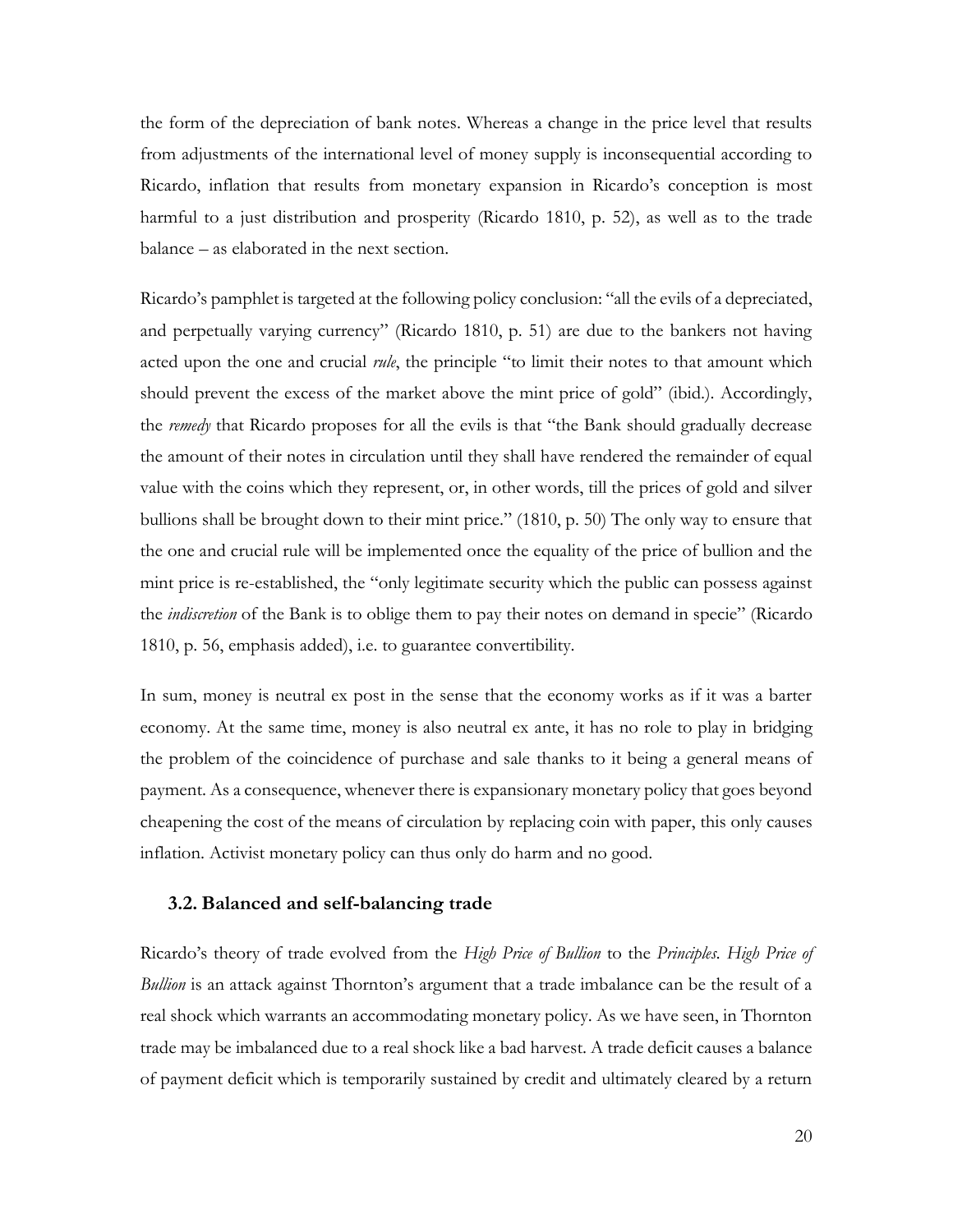to balanced trade. Ricardo holds against this, that the trade imbalance can never cause an imbalance of payment. A trade imbalance is manifested in an outflow of bullion but this is a result of the dearness of bullion abroad: "The exportation of coin is caused by its cheapness, and is not the effect, but the cause of an unfavourable balance" (1810, p. 12). Ricardo thus criticizes Thornton, "the unfavourable balance of trade, is stated [by Thornton] to be the *cause* of the excess of the market above the mint price of gold, but to me [Ricardo] it appears to be the *effect* of such excess." (1810, p. 16)

Based on his theory of international equalization of the value of money, the only reason for an outflow of gold is that its domestic value is lower than in another country. Assuming the same equalization of the value of coin and paper as Thornton, there are only two reasons for such an outflow of gold according to Ricardo: the discovery of a mine which adds to the gold stock or the expansion of paper notes beyond the limit set by the circulation of coints, i.e. under inconvertibility (Ricardo 1810, pp. 4-5, 7). Hence, these are also the only two reasons for a balance of payment deficit which again is the only possible cause of a trade deficit in Ricardo's reasoning.

A trade deficit thus caused does no harm in Ricardo's eyes. There is no such thing as unfavorable exchange (Ricardo 1810, p. 10). If gold is exported it is not because it has to be discharged as a means of payment to compensate for a net import. It is exported because it is profitable and "it is our choice and not our necessity, that sends it abroad; and that it is highly beneficial to us to exchange that commodity which is superfluous, for others which may be made productive." (Ricardo 1810, p. 5) Ricardo further adds: "specie will be sent abroad to discharge a debt only when it is superabundant; only when it is the cheapest exportable commodity" (Ricardo 1810, p. 14). Strictly speaking, if in this logic the balance of payment deficit is considered as an export, there is no trade deficit and trade is always balanced.<sup>21</sup> If in Thornton international trade ultimately boils down to barter in the long-run, for Ricardo of

<sup>&</sup>lt;sup>21</sup> This holds at least when considering trade with the rest of the world as opposed to an individual country. Or as Ricardo puts it: "England might possibly import more goods from, than she would export to France, but she would in consequence export more to some other country, and France would import more from that country; so that the exports and imports of all countries would balance each other; bills of exchange could make the necessary payments, *but no money would pass, because it would have the same value in all countries*." (Ricardo 1810, p. 3, emphasis added)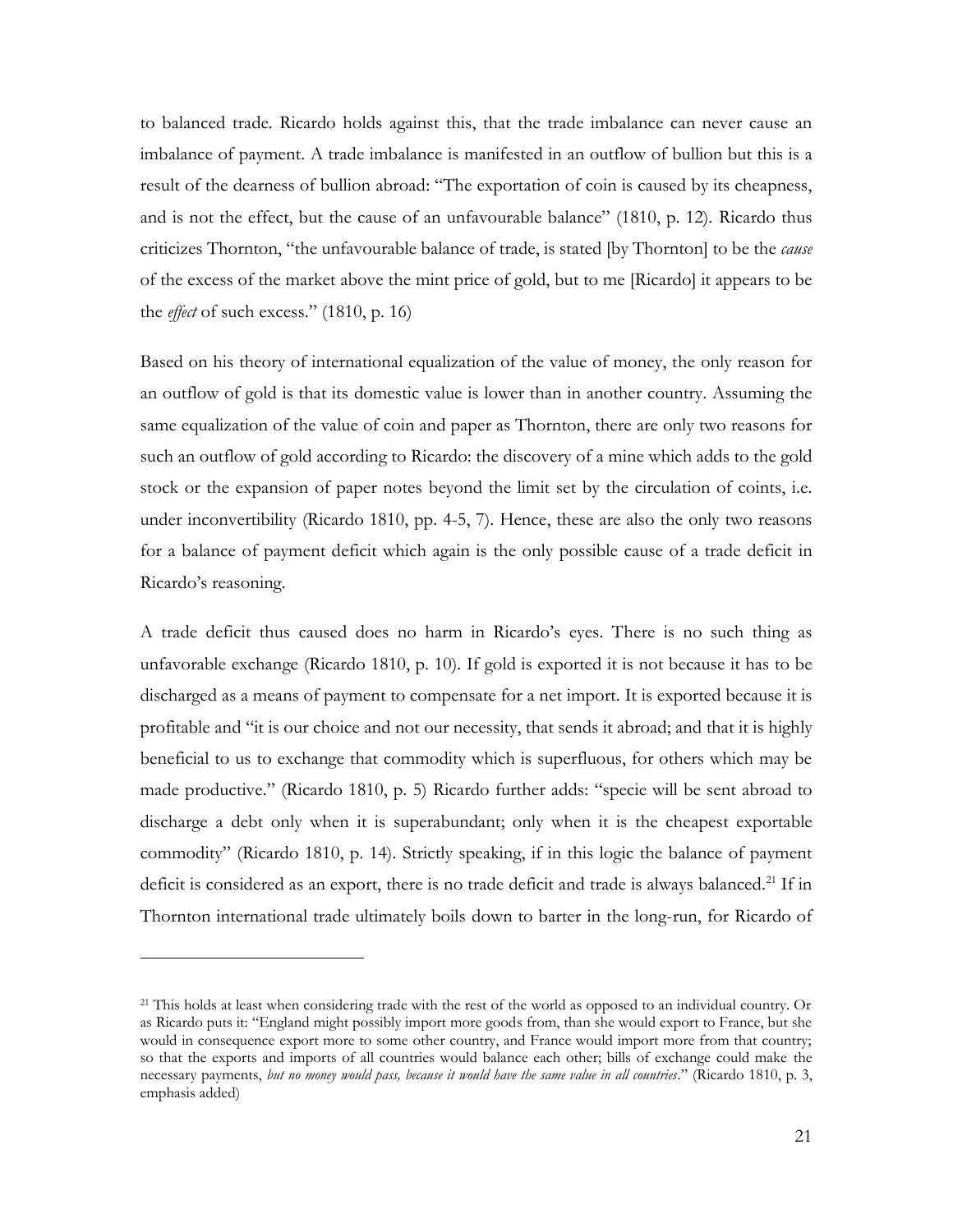the *High Price of Bullion* international trade is barter. Here, money is neutral in the sense that its position as a universal means of commerce is not recognized. Exports create their own imports and vice versa without any qualifications for the transition.

Ricardo frames what is commonly referred to as trade deficit as "consent to give coin in exchange for goods" and this "must be from choice, not necessity" (1810, p. 12). The export of money will only be chosen if it is favorable, "specie will be sent abroad to discharge a debt only when it is superabundant; only when it is the cheapest exportable commodity" (Ricardo 1810, p. 14). Therefore, in Ricardo's view, the causality always runs from the value of money to the balance of trade: "The exportation of coin is caused by its cheapness, and is not the effect, but the cause of an unfavourable balance" (1810, p. 12).

Such a view of trade being always balanced is clearly different from what is commonly known as the Ricardian self-balancing mechanism.<sup>22</sup> In his private correspondence with Malthus, Ricardo later admitted that Thornton's argument for the possibility of a trade-unbalancing real shock was correct (Skaggs, 1995, p. 1221). In the *Principles,* Ricardo's analysis starts just from such a trade imbalance caused by real factors: not Thornton's temporary shock but a difference in real cost competitiveness, i.e. unequal absolute advantages across countries (Weber and Shaikh, 2021). This trade imbalance like Thornton's bad harvest, causes an outflow of money from the deficit to the surplus country.

In other words, in the *Principles* Ricardo recognizes that gold is a means of payment and that a trade deficit can cause a balance of payment deficit. But Ricardo continues to see money as neutral not only ex post but also ex ante, i.e. the short-run transition does not matter, but he reverts from his denial of the nature of money as generalized means of payment. No deflationary crisis results from a money outflow in the deficit country and no accommodating foreign credit or monetary policy is required. Further, since the trade imbalance is the result of a structural difference between the trading countries rather than of a temporary shock, Thornton's real adjustment mechanism does not work for Ricardo. Instead, Ricardo reverts

<sup>22</sup> Also see Perlman (1986) for a comparative discussion of Ricardo's theory of international trade in *The High Price of Bullion* and the *Principles*.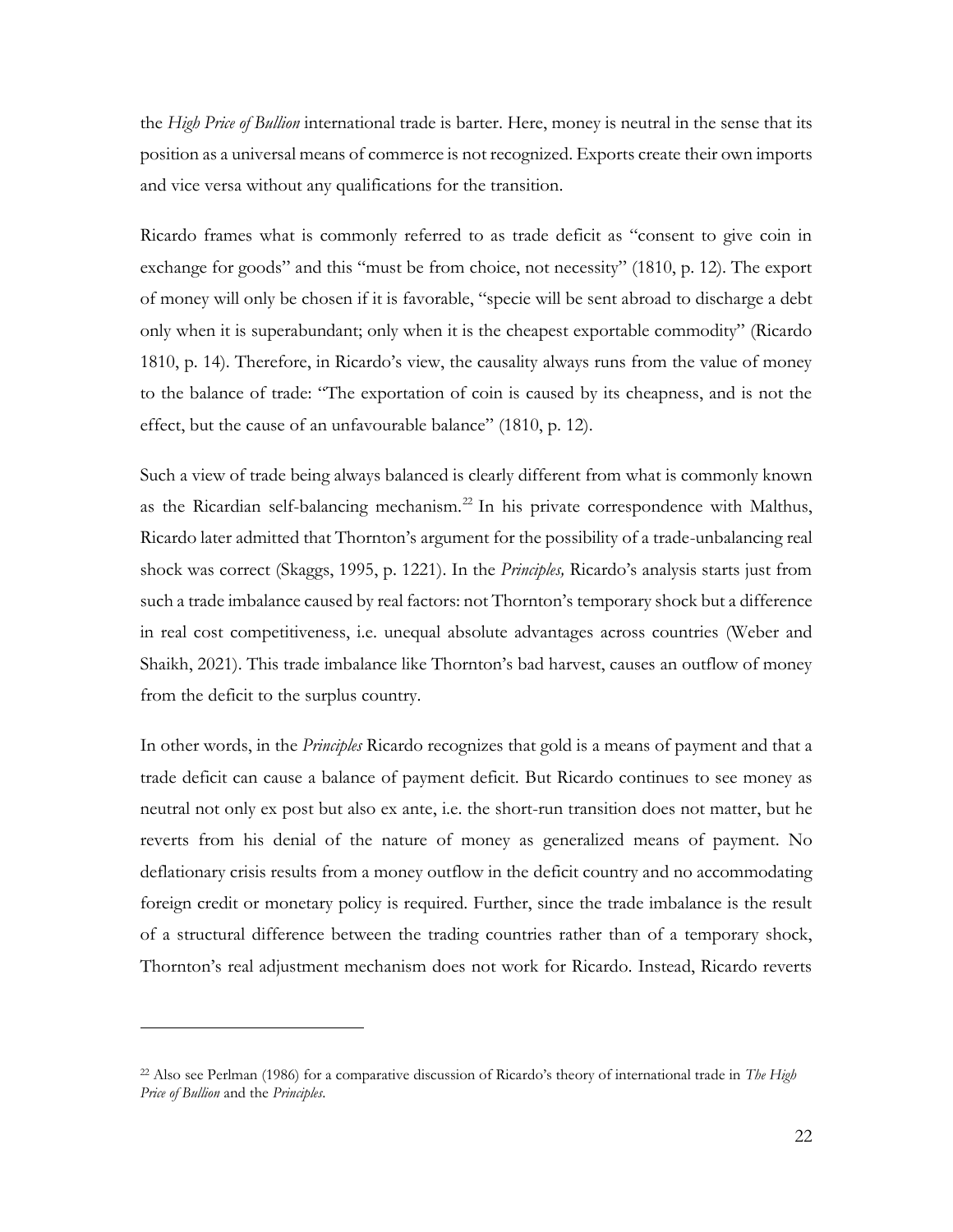to his famous price adjustment mechanism which some have argued to be inspired by Thornton's monetary adjustment mechanism.<sup>23</sup> By denying the short-run non-neutrality of money, Ricardo disregards the relevance of the quantity of money for the interest; unlike Thornton he does not analyze money from a liquidity perspective.

As Shaikh (1980) has shown, Ricardo arrives at the opposite result of free trade as Smith. The increased quantity of money in the surplus country and the reduced quantity in the deficit country have no bearing on the interest rate. There is no short-term money flow induced by an interest rate differential that sustains the trade imbalance. Instead the changes in the quantity of money that result from a trade imbalance only change the price levels and create comparative advantages for both trading partners. The rise of prices in the surplus country and the fall of prices in the deficit country adjusts the exchange rate such as to balance trade.<sup>24</sup>

In the reasoning employed by Ricardo in his derivation of the comparative advantage and selfbalancing trade, he acknowledges that gold functions as means of payment. But in the end Ricardo still insists: "It is thus that the money of each country is apportioned to it in such quantities only as may be necessary to regulate a profitable barter." (p. 132) This is because the transient does not matter to Ricardo. It would result in the same outcome just with higher transaction costs, if trade was pure barter. As such, Ricardo not only lays the foundations for neoclassical theories of international trade that continue to dominate the discussion (Weber & Shaikh, 2021), but also the neoclassical transaction cost theory of money.

## **4. Conclusion**

I have employed two distinct meanings of the neutrality of money: *ex ante and ex post neutrality*. We have seen that in Thornton's monetary theory, money is not neutral ex ante but ex post neutrality of money applies. Credit is necessary for commerce to overcome the problem of coincidence of delivery and payment. This means that monetary policy which affects the availability of credit and the level of the interest rate has a bearing on commerce. Expansionary monetary policy can enliven commerce and therefore increase the capital utilization rate. But

<sup>&</sup>lt;sup>23</sup> It has long been argued that both Mill and Ricardo in fact follow Thornton in their theory of balancing trade (e.g. Hollander 1911).

<sup>&</sup>lt;sup>24</sup> See Weber and Shaikh (2021) for the detailed working of this mechanism and its contemporary relevance.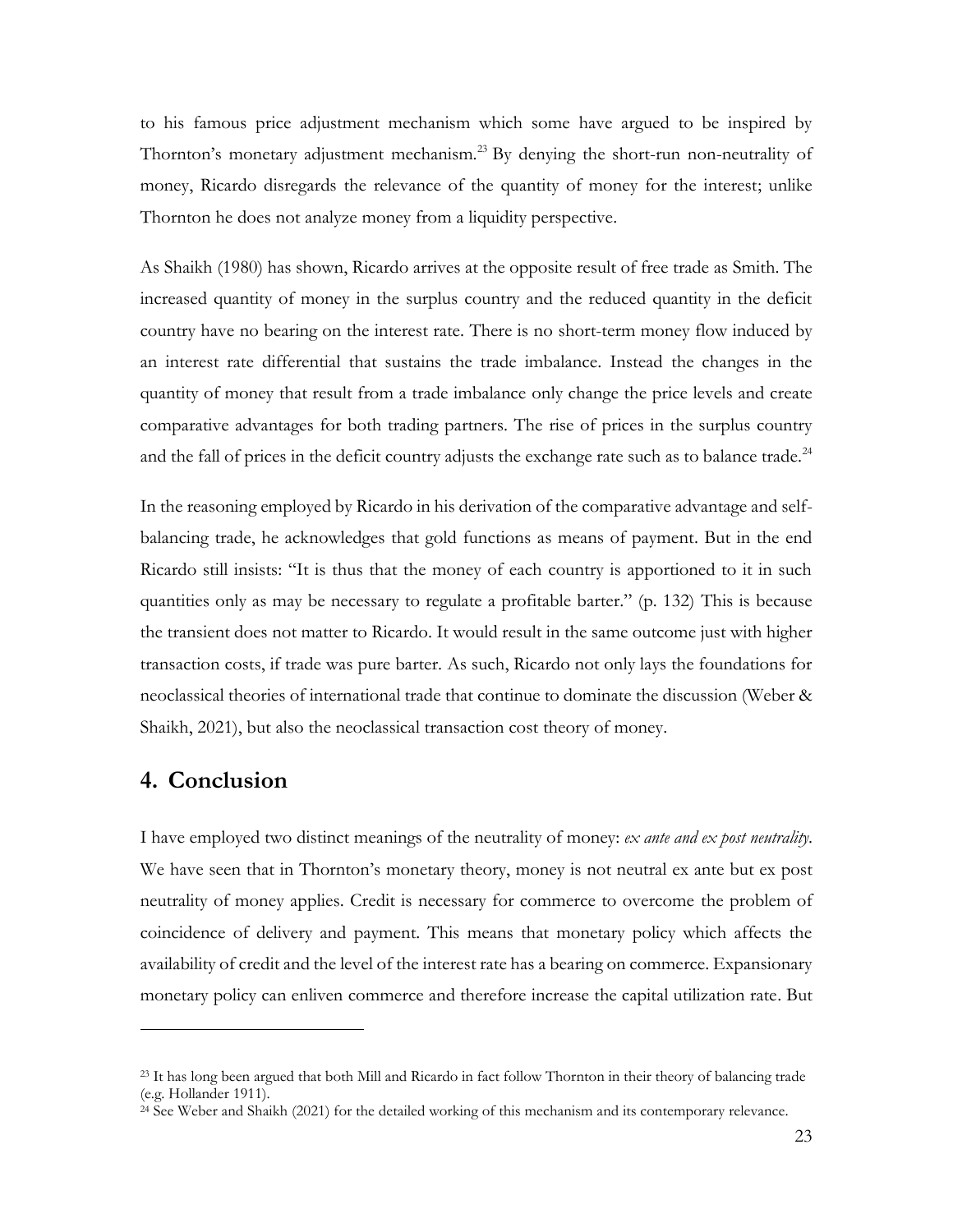it does not alternate the given structures of the economy either in terms of its division of labor or its capital allocation.

Since Thornton addresses the problem of the coincidence of delivery and payment, he also acknowledges the possibility of a real shock in international trade: There can be a delivery of imports with a promise to pay but without giving exports in return immediately. This results in a trade imbalance covered by foreign debt. But since foreign debt is constrained due to the limited confidence across nations such a sudden trade imbalance may at times have to be accommodated with an increased national provision of credit, i.e. expansionary monetary policy. Ultimately, however, payment has to come forth in commodities, international trade is barter, imports create their own exports and vice versa. Ex post and in the long-run money is neutral for Thornton. If there is a monetary shock in the form of an expansion of the quantity of money which drives up the domestic price level, this causes a short-run imbalance. But the market for the bills of exchange adjusts the exchange rate back such as to balance trade.

For both the Ricardo of the *High Price of Bullion* and the *Principles* money is neutral in the shortrun and short-run adjustment processes are not of relevance to his analysis. In the *High Price of Bullion* Ricardo goes as far as to claim ex ante neutrality of money. He denies money's special position as means of payment leading him to a non-monetary theory. He declares that an outflow of gold is not different from a net-export of any other commodity. By ruling out that an outflow of gold constitutes a monetary payment, Ricardo also rejects the significance of trade imbalances. Giving gold for some foreign goods simply means that gold was the most advantages commodity to export. According to Ricardo, this has nothing to do with a need for imports or a lack of exports of other goods. It is just a barter where one commodity given in exchange for some others happened to be gold. As such, trade must always be balanced. The ex ante neutrality of money implies that it is also neutral ex post.

In the *Principles*, Ricardo sticks with ex post neutrality of money but now builts his theory on money's function as generalized means of payment. He now acknowledges the point on which he had fiercely attacked Thornton in the *Principles*: gold is a means of international payment and as such a trade imbalance caused by real factors can bring about a money flow. Ricardo employs Thornton's price adjustment mechanism for a monetary shock to argue that these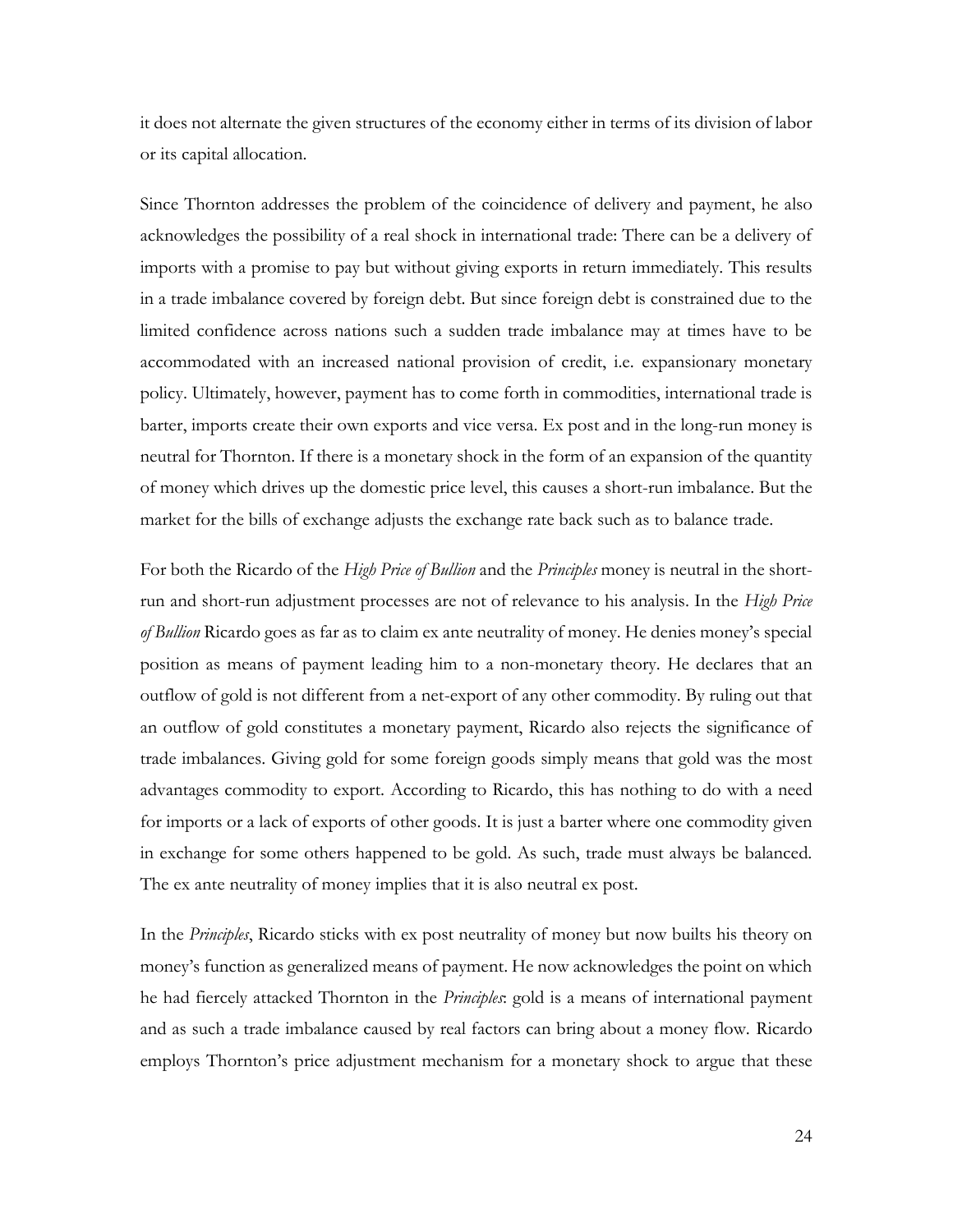money flows will not affect the interest rates but will balance trade. Ex post money is neutral and international trade boils down to barter, i.e. it must always balance.

Both Thornton and Ricardo adhere to the ex post neutrality of money and believe that in the long run there is no structural difference between a barter and a monetary economy, thus trade must balance. Since in international trade, too, no one gives a good without expecting another good in return, a global version of Say's Law must hold: exports create their own imports and vice versa.

To generalize the insights from the discussion of Thornton and Ricardo, we can summarize the relation between different conceptions of money and the nature of international trade as either self-balancing or naturally unbalanced is shown in the Table below. Future research could investigate whether this generalization holds across a range of contributions on money and trade in economic thinking and what follows from this link for the relationship between theories of domestic and foreign economic policy.

| Conception of money                                               | Nature of international trade as (non)<br>self-balancing            |
|-------------------------------------------------------------------|---------------------------------------------------------------------|
| Non-monetary theories (implies ex ante<br>and ex post neutrality) | International trade $=$ barter<br>Always self-balanced              |
| Ex ante non-neutrality                                            | Temporary disturbances to trade balance<br>for non-monetary reasons |
| Ex ante neutrality                                                | Temporary trade balances only for<br>monetary reasons               |
| Ex post non-neutrality                                            | Structural long-term trade imbalances                               |
| Ex post neutrality                                                | Trade imbalances fade with shocks                                   |

#### **Table: A Preliminary Generalization**

## **List of References**

Arnon, A. (1991). *Thomas Tooke: pioneer of monetary theory*. Ann Arbor: University of Michigan Press.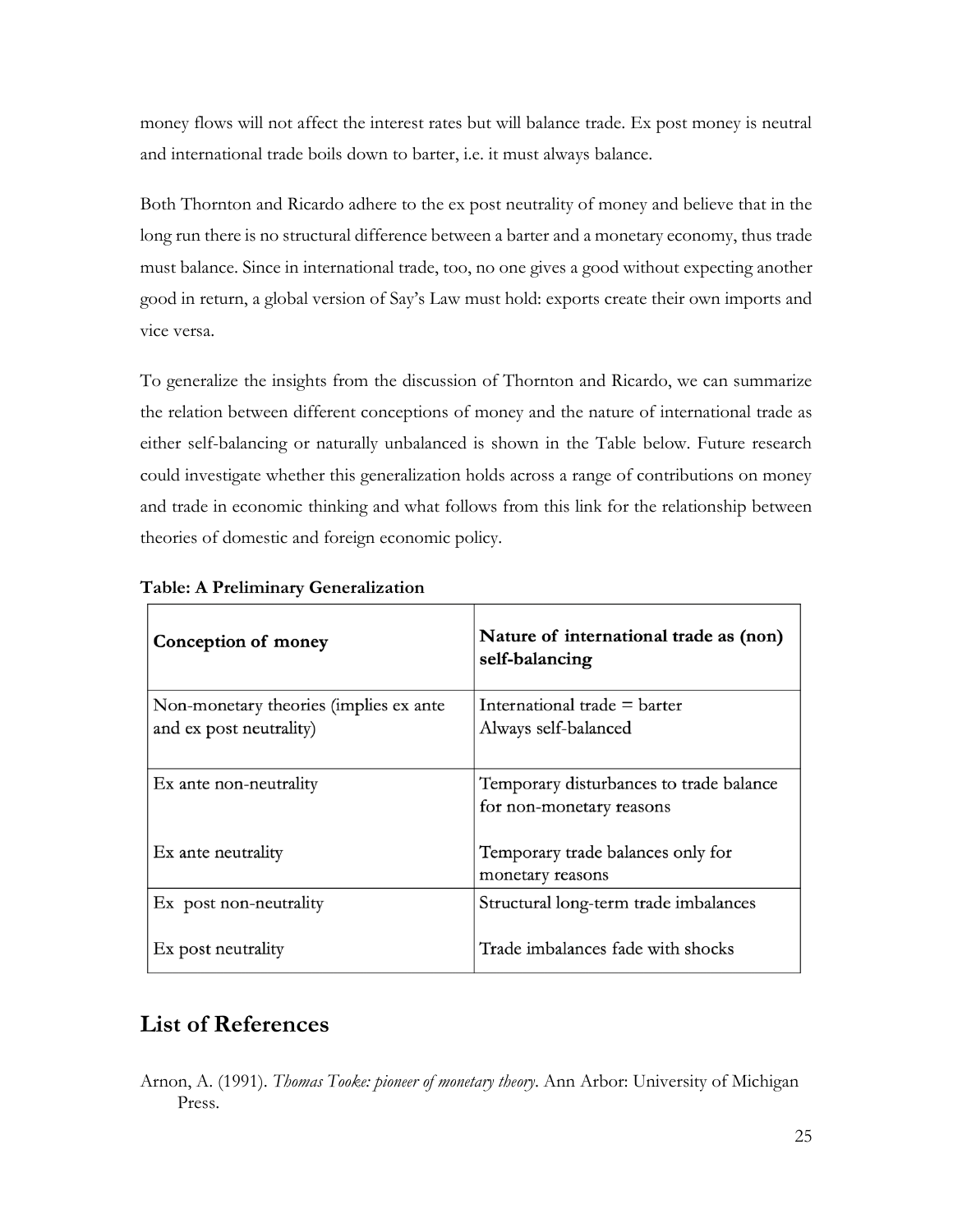- Arnon, A. (2009). Reexamination of Thornton's innovative monetary analysis: The bullion debate during the restriction once again. *History of Political Economy*, *41*(3), 545–574. https://doi.org/10.1215/00182702-2009-052
- Arnon, A. (2011). *Monetary Theory and Policy from Hume and Smith to Wicksell: Money, Credit and the Economy*. Cambridge: Cambridge University Press.
- De Boyer Des Roches, J. (2007, March). Cause and effect in the gold points mechanism: A criticism of Ricardo's criticism of Thornton. *European Journal of the History of Economic Thought*, Vol. 14, pp. 25–53. https://doi.org/10.1080/09672560601168363
- Hayek, F. A. (1935). *Prices and Production* (2nd ed.). New York: Augustus M. Kelly.
- Hayek, F. A. (1939). Introduction. In *An Enquiry into the Nature and Effects of the Paper Credit of Great Britain*. London: George Allen & Unwin Ltd.
- Hayek, F. A. (1991). The Trend of Economic Thinking : Essays on Political Economists and Economic History. In W. W. Bartley III & S. Kregse (Eds.), *The Collected Works of F. A. Hayek v.3*. Routledge.
- Hetzel, R. L. (1987). Henry Thornton:Seminal Monetary Theorist and. *Economic Review*, *July/Augus*, 3–16.
- Hicks, J. (1940). The Paper Credit of Great Britain. (1802). by Henry Thornton and F. A. von Hayek. *The Economic History Review*, *10*(2), 182.
- Hicks, J. (1967). *Critical essays in monetary theory.* Oxford: Clarendon Press.
- Hollander, J. H. (1911). The Development of the Theory of Money from Adam Smith to David Ricardo. *The Quarterly Journal of Economics*, *25*(3), 429–470. Retrieved from https://academic.oup.com/qje/article-abstract/25/3/429/1875312
- Itō, M., & Lapavitsas, C. (1999). *Political economy of money and finance.* New York: St. Martin's Press.
- Keynes, J. (1936). *The General Theory of Employment, Interest and Money*. New York: Harcourt, Brace and World.
- Keynes, J. M. (1937a). Alternative Theories of the Rate of Interest. *The Economic Journal*, *47*(186), 241–252. https://doi.org/10.2307/2225525
- Keynes, J. M. (1937b). The "Ex-Ante" Theory of the Rate of Interest. *The Economic Journal*, *47*(188), 663–669. https://doi.org/10.2307/2225323
- Laidlert, D. (2002). Rules, Discretion and Financial Crises in Classical and Neoclassical Monetary Economics. In *Economic Issues* (Vol. 2).
- Lapavitsas, C. (1996). The classical adjustment mechanism of international balances: Marx's critique. *Contributions to Political Economy*, *15*(1), 63–79.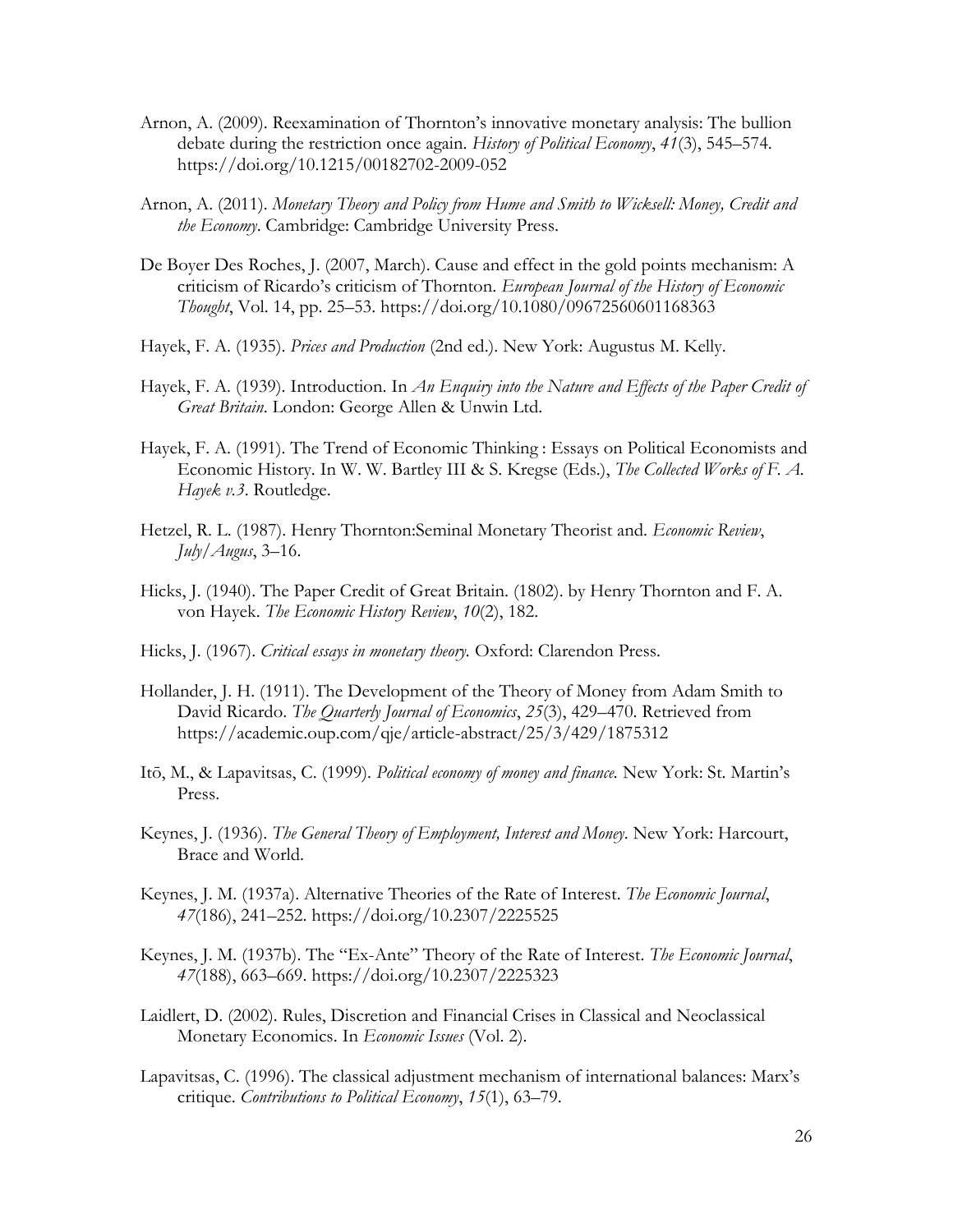https://doi.org/10.1093/oxfordjournals.cpe.a014049

- Lawson, T. (2016). Social Positioning and the Nature of Money. *Cambridge Journal of Economics* 40(4), 961-996.
- Lawson, T. (2018a). The Constitution and Nature of Money. *Cambridge Journal of Economics* 42(3), 851-873.
- Lawson, T. (2018b). Debt as Money. *Cambridge Journal of Economics* 42(4), 1165-1181.
- Lewis, P., M. G. Moura, and J. Runde (2020). Ontology and the history of economic thought: an introduction. *Cambridge Journal of Economics* 44(5), 981-990.
- Marx, K. (1961). *Marx Engels Gesamtausgabe Band 13. Zur Kritik der Politischen Ökonomie*. Berlin: Dietz Verlag.
- Marx, K. (1973). Grundrisse: Introduction to the Critique of Political Economy. In M. Nicolaus (Ed.), *Random House* (Vol. 1). https://doi.org/10.1017/CBO9781107415324.004
- Marx, K. (1986). Karl Marx Exzerpte und Notizen März bis Juni 1851. In *Karl Marx / Friedrich Engels Gesamtausgabe (MEGA) BAND 13 Karl Marx Das Kapital Kritik der politischen Ökonomie Zweiter Band Hamburg 1885*. https://doi.org/10.1515/9783050063614-025
- Mill, J. (1808). *Commerce defended and answer to the Arguments by which Mr. Spence, Mr. Cobbett, and others have attempted to prove that Commerce is not a source of national wealth*. London: C. and R. Baldwin.
- Murphy, a. E. (2003). Paper Credit and the Multi-Personae Mr. Henry Thornton. *European Journal of the History of Economic Thought*, *10*, 429–453. https://doi.org/10.1080/0967256032000106689
- Murphy, A. E. (2005). Rejoinder to Skaggs's Treating schizophrenia: a comment on Antoin Murphy's diagnosis of Henry Thornton's theoretical condition. *The European Journal of the History of Economic Thought*, *12*(2), 329–332. https://doi.org/10.1080/09672560500112603
- O'Brien, D. P. (2004). Classical Monetary Theory. In *The Classical Economists Revisited* (pp. 165–204). https://doi.org/10.2307/j.ctvc779kt.11

Peacock, M. S. (2017). The ontology of money, *Cambridge Journal of Economics*, 41(5), 1471–87.

- Perlman, M. (1986). The Bullionist Controversy Revisited. *Journal of Political Economy*, *94*(4), 745–762.
- Pratten, S. (2020). Social positioning and Commons's monetary theorising. *Cambridge Journal of Economics*, 44(5), 1137-1157.